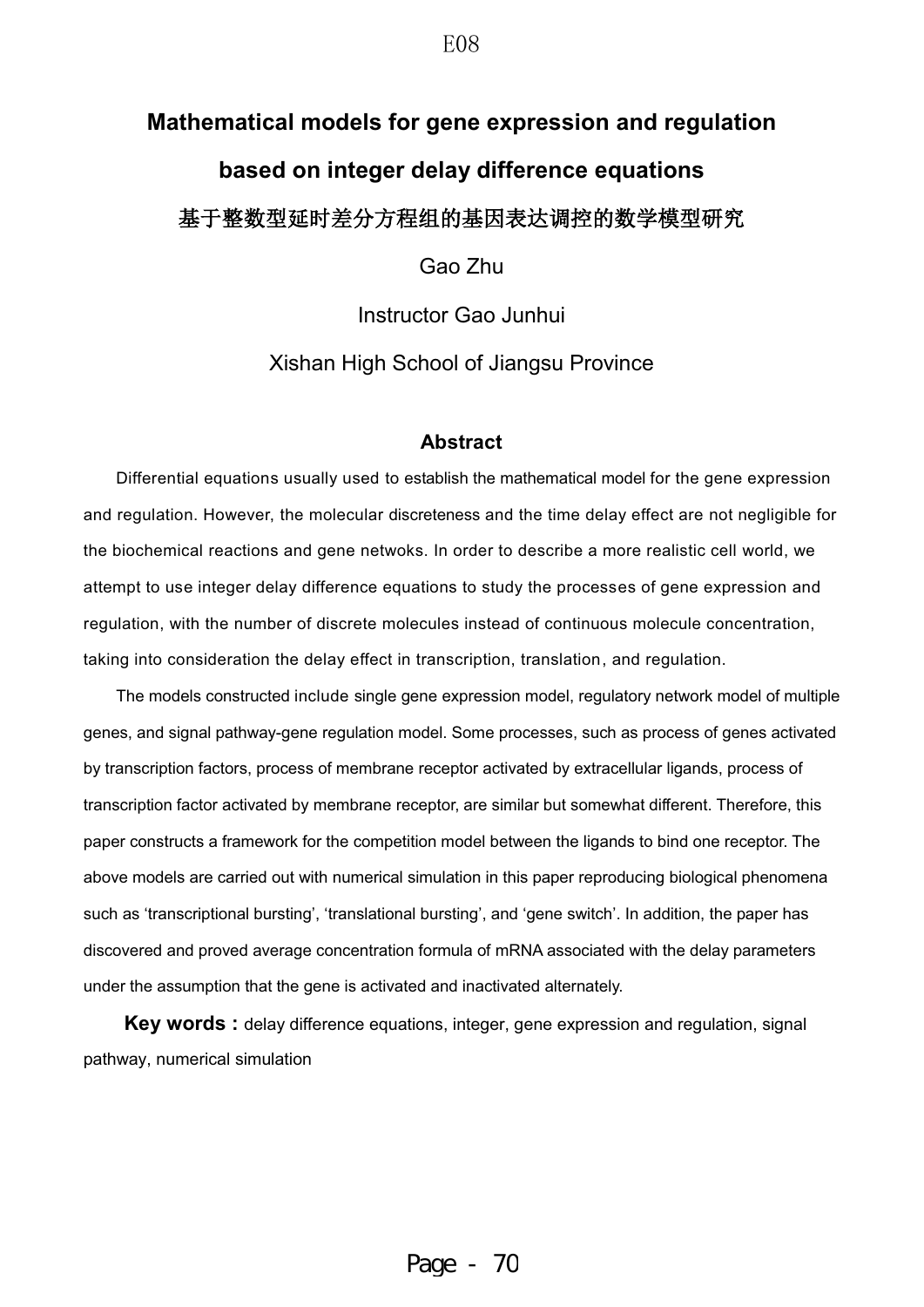## **CONTENTS**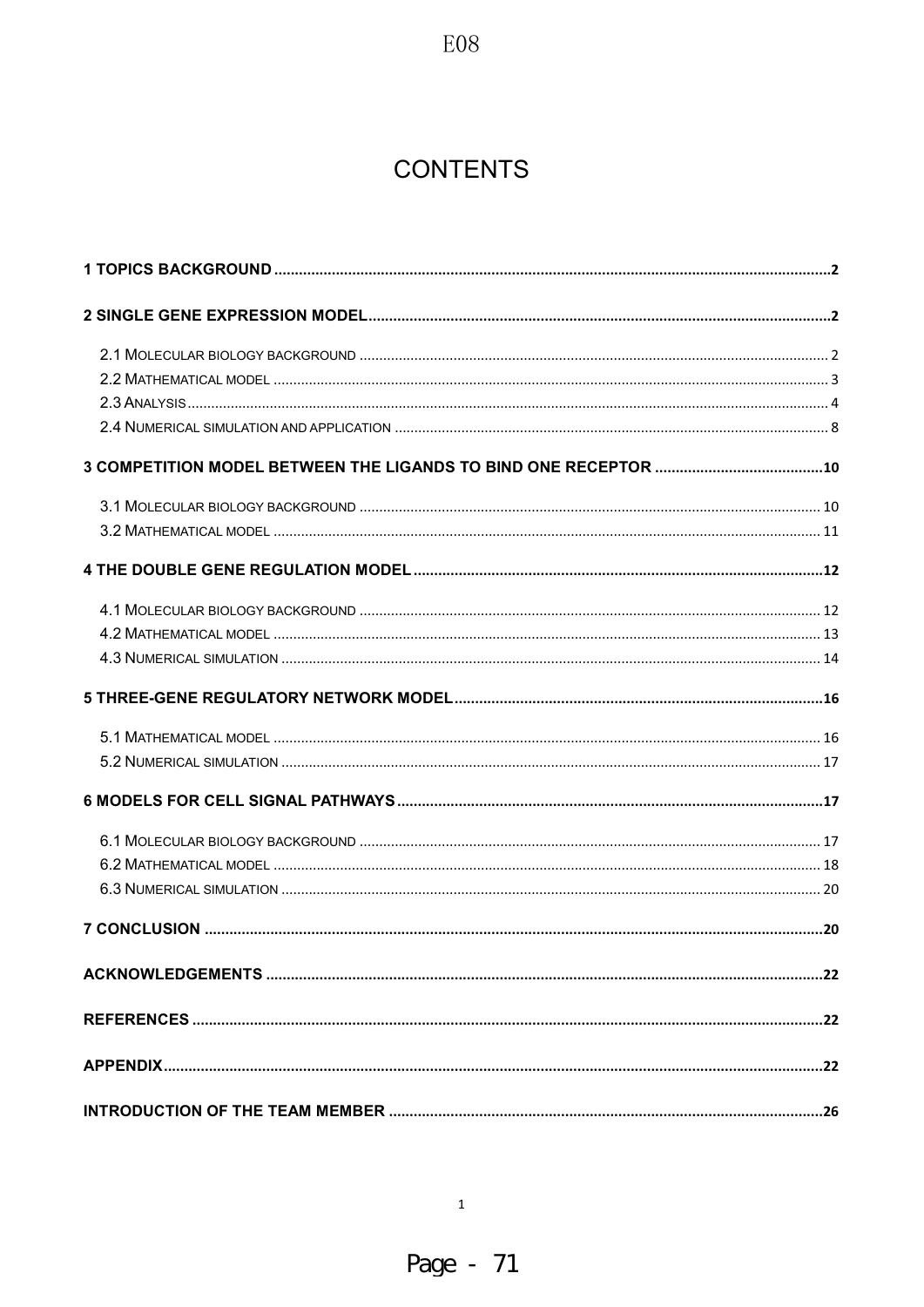## **1 Topics background**

It is very interesting that the cellular molecular quantitative is changing, which is related to the gene expression and regulation. There are usually two mathematical models for gene expression, which is deterministic model based on the ordinary differential equation and stochastic model based on the stochastic differential equation. However, these two models either ignore the discreteness of molecular number or ignore the delay effect. We try to use integer delay difference equations to study the process of gene expression and gene regulation, with the number of discrete molecules instead of continuous molecule concentration, taking into consideration the delay effect in transcription, translation, and regulation.

E08

In fact, gene expression and regulation in cells is more complex, which involves many factors such as the multiple ligands competing to bind one same receptor. We constructed a framework for the competition model between the ligands to bind one receptor.

By combing the two models above we simulated regulatory network of multiple genes and a very important process in cells, signal pathway. We think more complicated biology process can be simulated by using our method, which can help us to understand the biology mechanism more and more intuitively.

## **2 Single gene expression model**

## **2.1 Molecular biology background**

Gene expression refers to the process during which the genetic information storing in DNA sequence is changed to protein by transcription and translation.



Figure 1 Schematic diagram for gene expression

2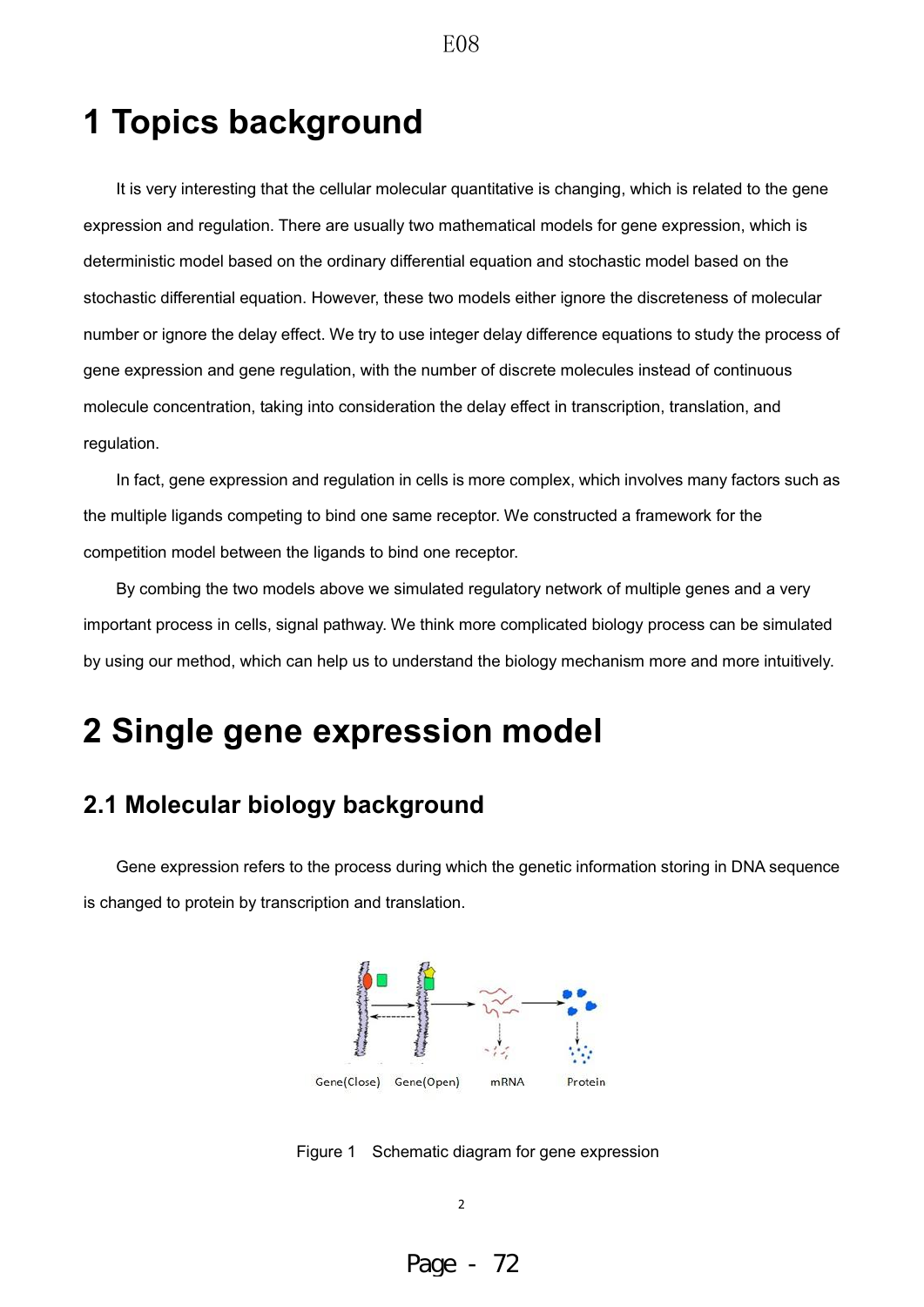Figure 1 describes the process of single gene expression which involves a series of biochemical reactions such as the state transition of promoter between inactivation and activation, DNA transcribing mRNA, mRNA translating protein, and the degradation of mRNA and protein. Here we omit the modification and processing for mRNA, and the impaction of the transcription factors on promoter, etc.

## **2.2 Mathematical model**

The mathematical model for single gene expression by using integer delay difference equations is as follows.

Suppose gene is activated and inactivated periodically and the period is  $\tau_1$ . The activation and inactivation time is  $\tau_1^+$  and  $\tau_1^-$  respectively. That is:

$$
\tau_1 = \tau_1^+ + \tau_1^- \tag{2-1}
$$

Further, we assume that one mRNA molecule is transcribed per time unit, will mature after time  $\tau$ , and be degraded after time  $\tau_3$  (include  $\tau_2$ ). Similarly, the mature mRNA molecules are translated to proteins by one to one per time unit, the protein will mature by time  $\tau_4$  and to be degraded by time  $\tau_5$ (include  $\tau_4$ ). Suppose at time  $t$ , the number of activated gene, mature mRNA molecules and proteins is  $x_1(t)$ ,  $x_2(t)$ ,  $x_3(t)$ , respectively. Then we have:

$$
\begin{cases}\n x_1(t) = x_1(t - \tau_1) \\
 x_2(t) = x_2(t - 1) + x_1(t - \tau_2) - x_1(t - \tau_3) \\
 x_3(t) = x_3(t - 1) + x_2(t - \tau_4) - x_2(t - \tau_5)\n\end{cases}
$$
\n(2-2)

The initial conditions for single gene model are as follow:

$$
\begin{cases}\nx_i(t) = 0, t < 0, i = 1, 2, 3 \\
x_1(t) = 1, t \in [0, \tau_1^+ - 1] \\
x_1(t) = 0, t \in [\tau_1^+, \tau_1 - 1] \\
x_2(0) = 0 \\
x_3(0) = 0\n\end{cases}
$$

So  $x_1(t) \in \{0,1\}$ . Notice that,  $x_1(t) = 1 - x_1(t - \tau_1^+)$  when the activation time is same as the inactivation time.

Page - 73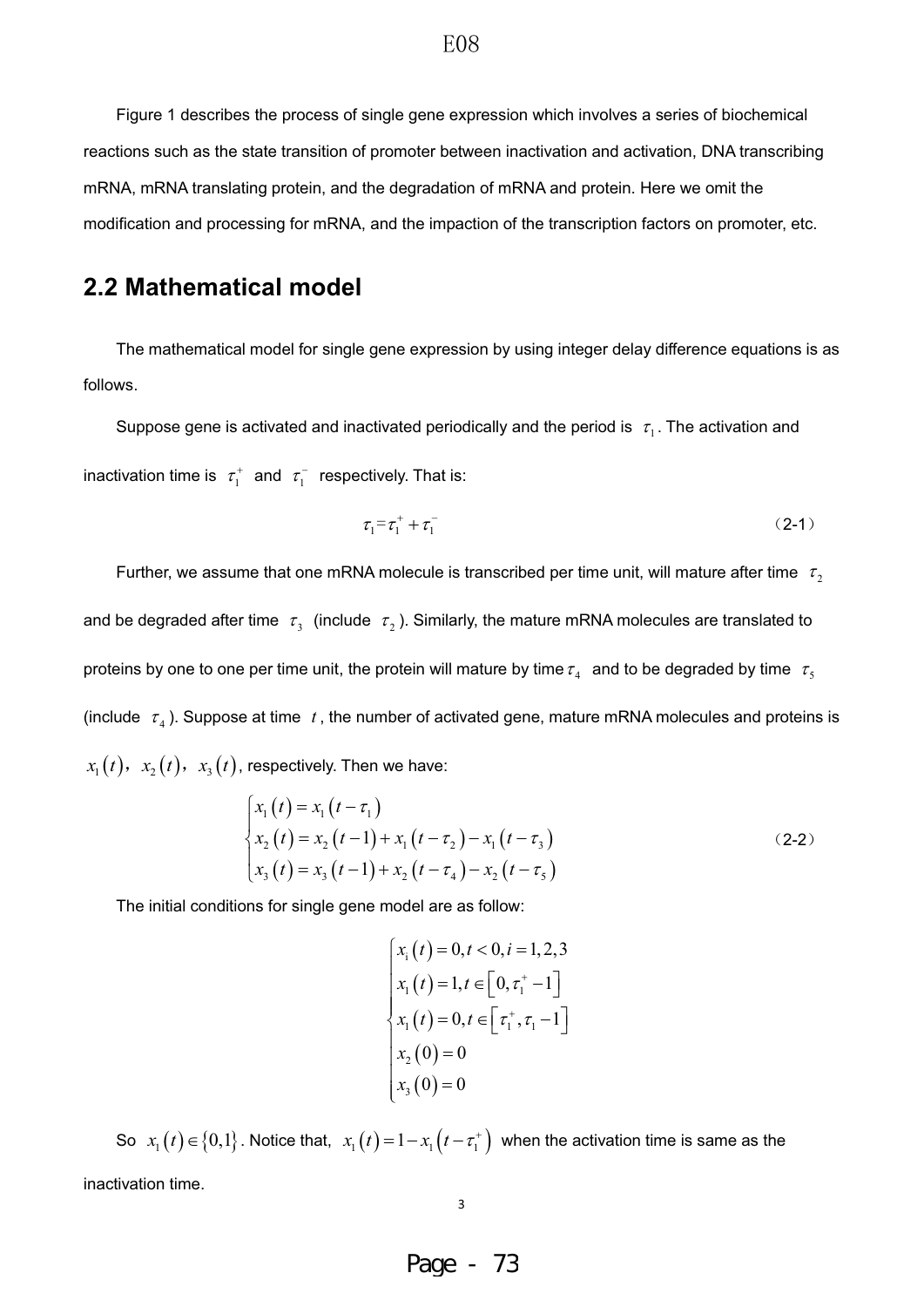## **2.3 Analysis**

### **2.3.1 Properties of the activated gene number**

Apparently,  $x_1(t)$  is periodic function with the period  $\tau_1$  and the average value  $\frac{t_1}{-t_1}$  $1$   $\cdot$   $\cdot$  $\tau$  $\tau$ ,  $+\tau$  $\overline{1}$  $\frac{1}{1+\tau_1}$ . We

suppose that the variance of  $x_1(t)$  is  $D(x_1)$ , then :

$$
D(x_1)
$$
\n
$$
= \frac{\tau_1^+ \left(1 - \frac{\tau_1^+}{\tau_1^+ + \tau_1^-}\right)^2 + \tau_1^- \left(0 - \frac{\tau_1^+}{\tau_1^+ + \tau_1^-}\right)^2}{\tau_1}
$$
\n
$$
= \frac{\tau_1^+ \left(\frac{\tau_1^-}{\tau_1^+ + \tau_1^-}\right)^2 + \tau_1^- \left(\frac{\tau_1^+}{\tau_1^+ + \tau_1^-}\right)^2}{\tau_1}
$$
\n
$$
= \frac{\tau_1^+ \tau_1^- \left(\tau_1^+ + \tau_1^-\right)}{\left(\tau_1^+ + \tau_1^-\right)^2 \tau_1} = \frac{\tau_1^+ \tau_1^-}{\tau_1^2}
$$

### **2.3.2 Properties of the mature mRNA**

**Property 1:**  $x_2(t)$  is a periodic function with period  $\tau_1$  from time  $\tau_3$ .

**Proof 1:** 

$$
x_2(t) = x_2(t-1) + x_1(t - \tau_2) - x_1(t - \tau_3)
$$

so only to prove  $f(t) = x_1(t - \tau_2) - x_1(t - \tau_3)$  is a periodic function( $t \ge \tau_3$ ).

When  $t = t + \tau_1$ ,

$$
f(t+\tau_1) = x_1(t+\tau_1-\tau_2) - x_1(t+\tau_1-\tau_3) = x_1(t-\tau_2) - x_1(t-\tau_3) = f(t)
$$

Proved.

#### **Proof 2:**

 $x_1(t)$  is a periodic function with period  $\tau_1$  from time  $\tau_3$ . When  $t = \tau_1$ ,

$$
x_2(t+\tau_1) = x_2(t) + \sum_{i=t+1}^{t+\tau_1} x_1(i-\tau_2) - \sum_{i=t+1}^{t+\tau_1} x_1(i-\tau_3) = x_2(t) + 0 = x_2(t)
$$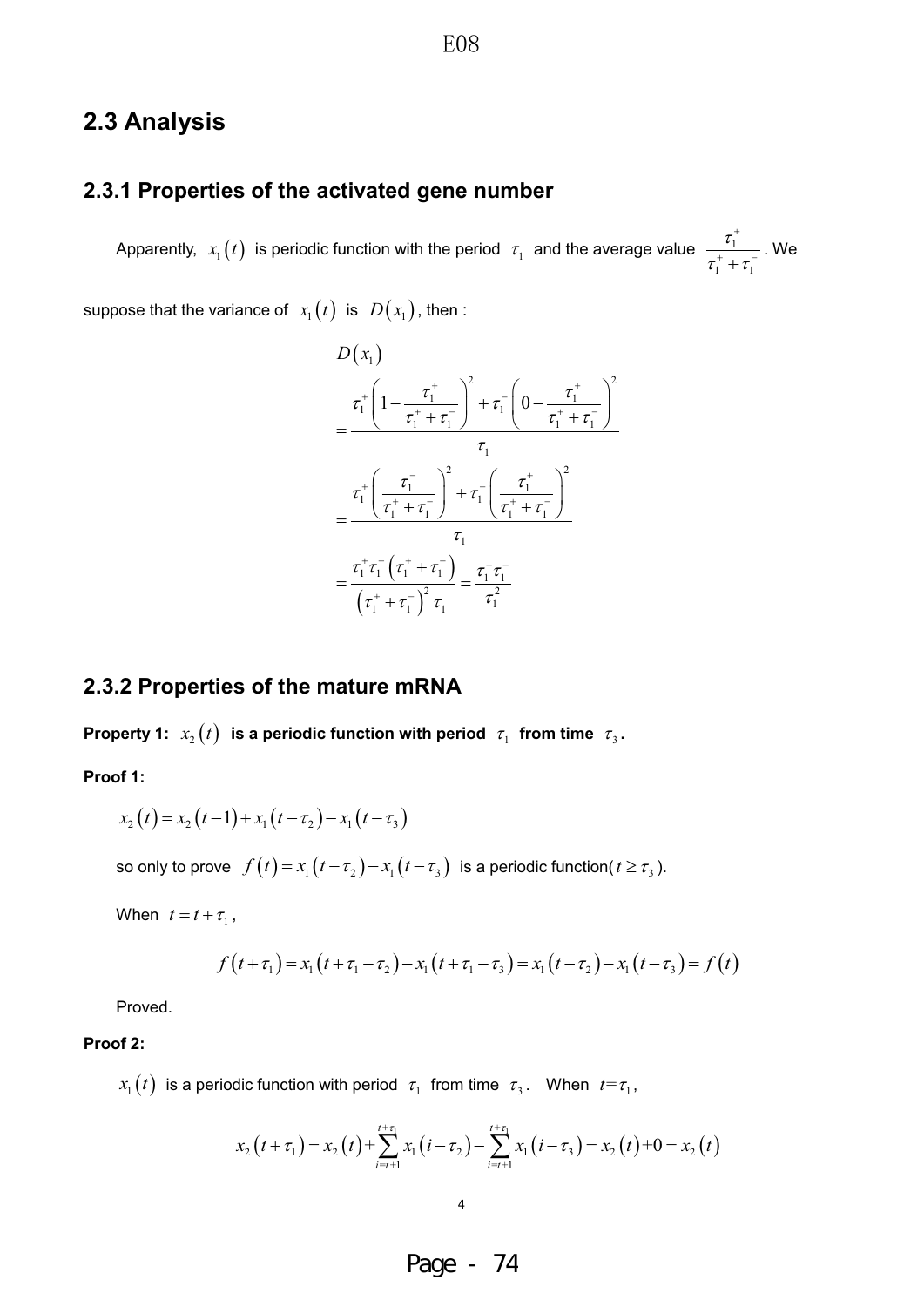Proved.

**Property 2:**  $x_2(t)$  is a nondecreasing function in  $[0, \tau_3-1]$  and gets max value when  $t=\tau_3-1$ . **Proof:** 

(1) According to the initial condition  $\begin{cases} x_i(t) \end{cases}$  $(0)$ i 3  $0, t < 0$  $0) = 0$  $x_i(t) = 0, t$ *x*  $\left[ x_i(t) = 0, t \right]$  $\left\{ \right.$  $x_3(0) =$ , we can get that  $x_1(t-\tau_3)$  identically equals

0 in  $[0, \tau_3 - 1]$  while  $x_1(t - \tau_2) = 0$  or 1 in  $[0, \tau_3 - 1]$ , therefore,

 $x_1(t) = x_2(t-1) + x_1(t-\tau_2) - x_1(t-\tau_3)$  is a nondecreasing function.

(2) On the other hand, we have 
$$
\begin{cases} x_1(t) = 1, t \in \left[0, \tau_1^* - 1\right] \\ x_1(t) = 0, t \in \left[\tau_1^*, \tau_1 - 1\right] \end{cases}
$$
, so we get that  $x_2(\tau_3 - 1) \ge x_2(\tau_3)$ .

(3) We have known 
$$
\begin{cases} x_1(t) = 1, t \in [0, \tau_1^* - 1] \\ x_1(t) = 0, t \in [\tau_1^*, \tau_1 - 1] \end{cases}
$$
, with the fact that in one period which starts at the

moment  $\tau_3$ , the value sequence of  $x_1(t-\tau_3)$  must be like: 111..100..0 or 00...011...1, and the amount of 1 is  $\tau_1^+$ , the amount of 0 is  $\tau_1^-$ , but  $x_1(t-\tau_2)$  is not similar with  $x_1(t-\tau_3)$ , its value sequence may like this: 00...011...100...0 or 11...100...011...1, the amount of 1 is  $\tau_1^+$ , the amount of 0 is  $\tau_1^-$ , so according to  $x_2(t) = x_2(t-1) + x_1(t-\tau_2) - x_1(t-\tau_3)$ , we get  $x_2(t) \le x_2(\tau_3 - 1)$  while t is in  $[\tau_3, \tau_3 + \tau_1 - 1]$ .

At last, from (1),(2),(3) we can know that  $x_2(t)$  gets max value at the moment  $\tau_3$ -1.

Property 3: The average of  $x_2(t)$  is  $\frac{\tau_1^+(\tau_3-\tau_2)}{-\tau_1^+(\tau_3-\tau_1)}$  $1$   $\cdot$   $\cdot$  1  $\tau$ ,  $\tau$ ,  $-\tau$  $\tau$ ,  $+\tau$  $\overline{1}$  $+$  .  $\overline{a}$  $\frac{3}{2}$  from time  $\tau_3$ .

**Proof:** 

and  $B, S, L$ ;

Suppose that  $\tau_3 - \tau_2 = n\tau_1 + k$ ,  $(n, k$  are nonnegative integer,  $k < \tau_1$ ). Let  $B = x_2(\tau_3 - 1)$ , we mark  $|S|$  as total number of every moment in one period, according to the definition,  $|S| = \sum_{i=1}^{\frac{t_1+t_2}{2}}$ 3  $t_2(t)$ *t*  $S = \sum_{i=1}^{\tau_3 + \tau_1} x_2(t)$ : T  $\overline{1}$ L  $=\sum_{i=1}^{n} x_i(t)$ . So *S* is no more than  $B\tau_1$ , suppose  $L=B\tau_1-S$ , let's do some analysis of the relationship between *k* 

Page - 75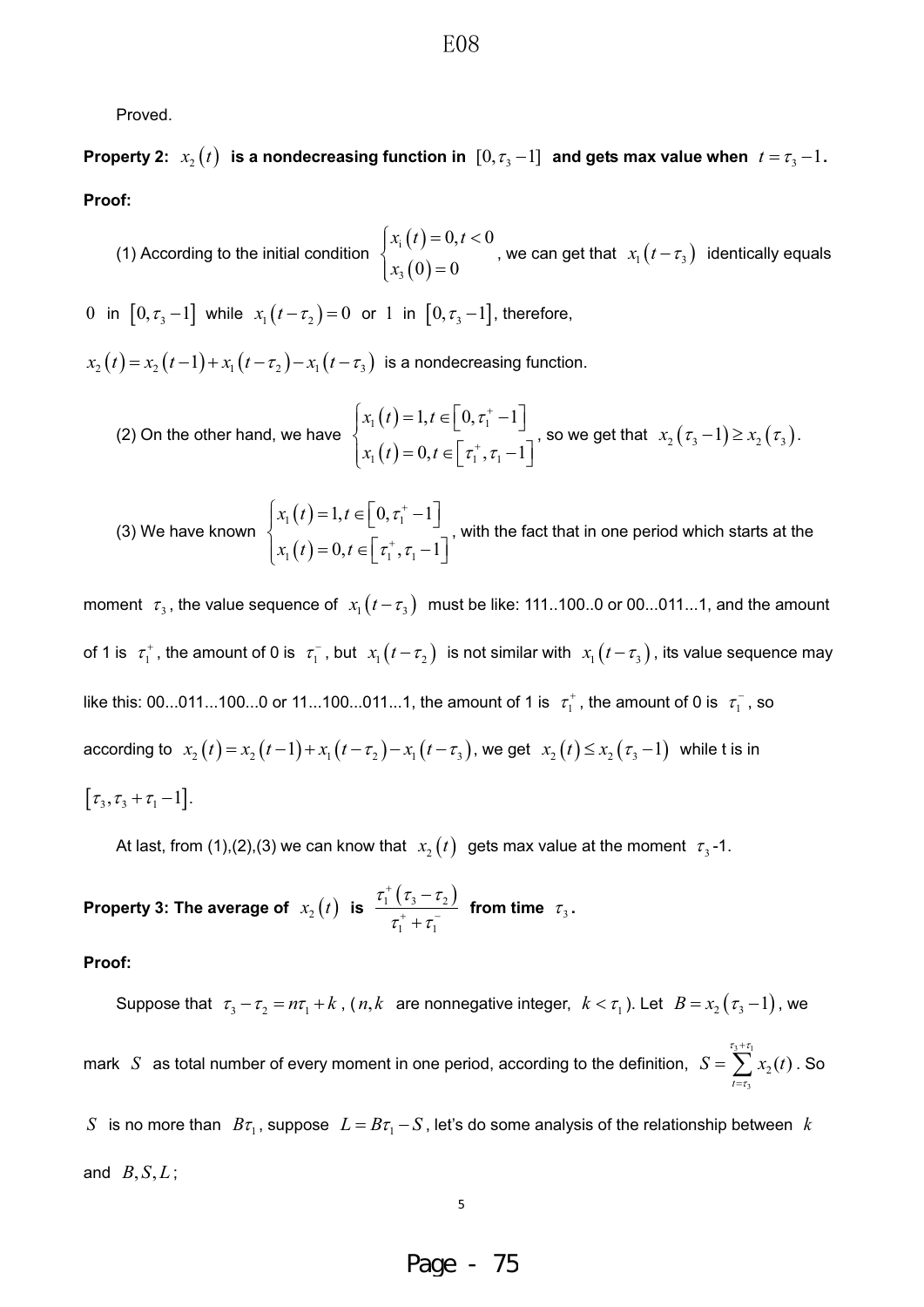(1)  $k = 0$ ,  $\tau_3 - \tau_2 = n\tau_1$ ,  $B = n\tau_1^+$ ,  $L = 0$ ;

so we have  $S = B\tau_1 - L = n\tau_1^+\tau_1 - 0 = n\tau_1^+ \left(\frac{\tau_3 - \tau_2}{n}\right) = \tau_1^+\left(\tau_3 - \tau_2\right)$  $= B\tau_1 - L = n\tau_1^+\tau_1 - 0 = n\tau_1^+\left(\frac{\tau_3 - \tau_2}{n}\right) = \tau_1^+\left(\tau_3 - \tau_2\right).$ 

$$
(2) 0 < k < \tau_1^+, B = n\tau_1^+ + k \ ;
$$

If  $\tau_1^+ \ge \tau_1^-$ , consider the period starts at time  $\tau_3$ , the value sequence of  $x_1(t-\tau_2)$  must be like this format: first  $\tau_1^+ - k$  positions are '1', next  $\tau_1^-$  positions are '0', last  $k$  positions are '1', for  $x_1(t-\tau_3)$ , its value sequence must be: first  $\tau_1^+$  positions are '1' and next  $\tau_1^-$  positions are '0', according to the definition,  $x_2(t) = x_2(t-1) + x_1(t-\tau_2) - x_1(t-\tau_3)$ , so we can get table 1.

E08

| $\boldsymbol{t}$        | $x_2(t-1)$ | $x_1(t-\tau_2)$ $x_1(t-\tau_3)$ |                     | $x_2(t)$                       | Row number       |            |
|-------------------------|------------|---------------------------------|---------------------|--------------------------------|------------------|------------|
| $\tau$ <sub>3</sub> – 1 | $B-1$      | $\mathbf{1}$                    | $\pmb{0}$           | $\sf B$                        | $\mathbf 1$      |            |
| $\tau_{3}$              | $\sf B$    | $\mathbf 1$                     | $\mathbf 1$         | $\sf B$                        |                  |            |
|                         | $\sf B$    | $\ldots$                        | $\cdots$            | $\sf B$                        | $\tau_1^*$ – $k$ |            |
|                         | $\sf B$    | $\mathbf{1}$                    | $\mathbf 1$         | $\sf B$                        |                  |            |
|                         | $\sf B$    | $\mathsf{O}\xspace$             | $\mathbf 1$         | $B-1$                          |                  |            |
|                         | $B-1$      | $\mathsf{O}\xspace$             | $\mathbf{1}$        | $B-2$                          | $\boldsymbol{k}$ |            |
|                         | $B-2$      | $\ldots$                        |                     | $\cdots$                       |                  |            |
|                         | $\ldots$   | $\mathsf{O}\xspace$             | $\mathbf 1$         | $\mathsf{B}\text{-}\mathsf{k}$ |                  | $\tau_1^-$ |
|                         | $B-k$      | $\mathbf 0$                     | $\pmb{0}$           | $\mathsf{B}\text{-}\mathsf{k}$ |                  |            |
|                         | $B-k$      | .                               | $\cdots$            | $\operatorname{\mathsf{B-k}}$  | $\tau_1^-$ - $k$ |            |
|                         | $B-k$      | $\mathbf 0$                     | $\pmb{0}$           | $\mathsf{B}\text{-}\mathsf{k}$ |                  |            |
|                         | $B-k$      | $\mathbf 1$                     | $\mathsf{O}\xspace$ | $B-(k-1)$                      |                  |            |
|                         | $B-(k-1)$  | .                               | .                   | $\ldots$                       |                  |            |
|                         | .          | $\mathbf 1$                     | $\pmb{0}$           | $B-2$                          | $\boldsymbol{k}$ |            |
|                         | $B-2$      | $\mathbf{1}$                    | $\pmb{0}$           | $B-1$                          |                  |            |
| $\tau_{_3}+\tau_{_1}$   | $B-1$      | 1                               | $\pmb{0}$           | $\sf B$                        |                  |            |

|  | Table 1 The change of $x_2(t)$ on $[\tau_3-1, \tau_3+\tau_1]$ |  |  |  |  |
|--|---------------------------------------------------------------|--|--|--|--|
|--|---------------------------------------------------------------|--|--|--|--|

6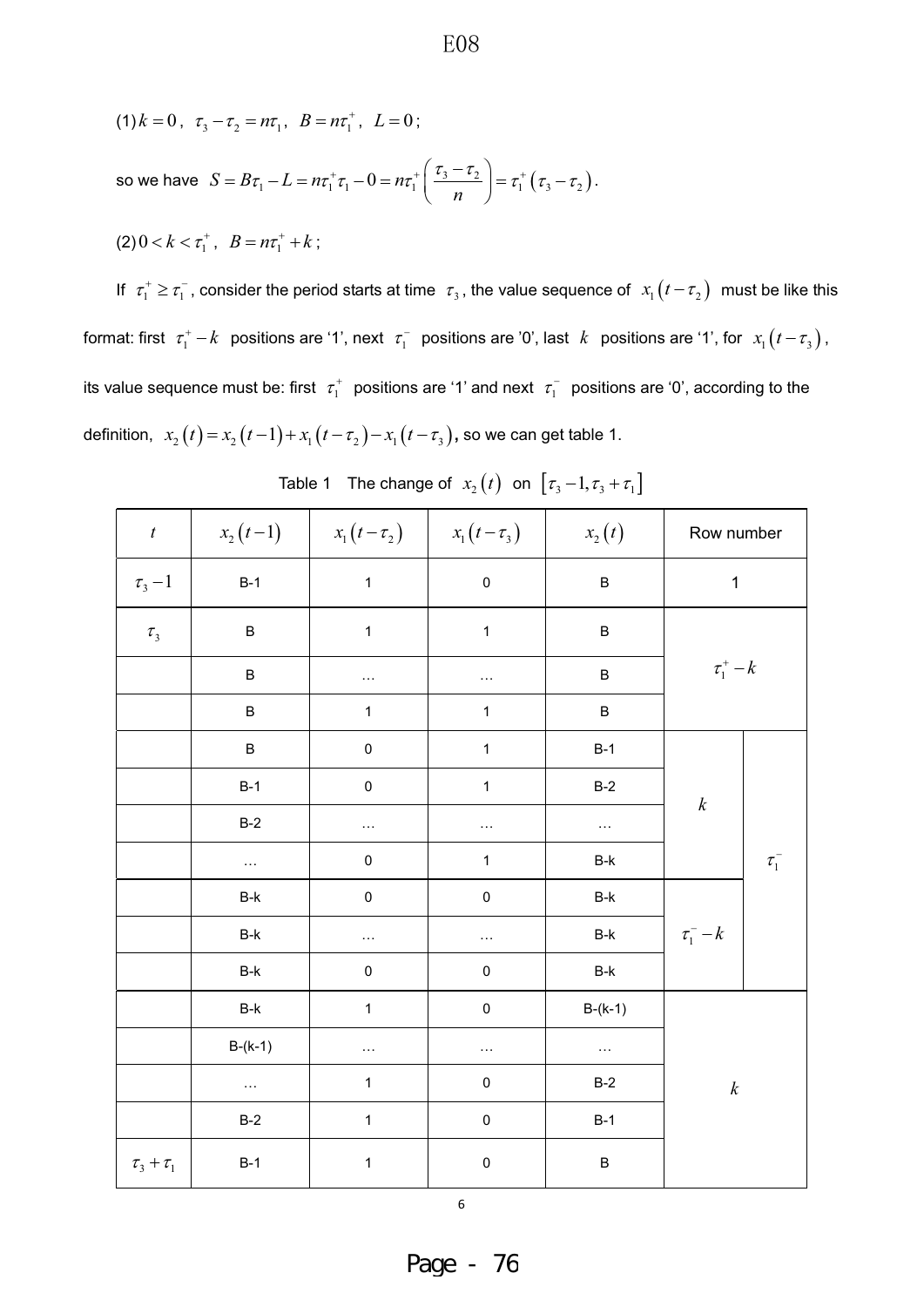Here we have 
$$
L = (1 + 2 + ... + k) + k(\tau_1^- - k) + (1 + 2 + ... + k - 1)] = k^2 + k(\tau_1^- - k)
$$
, then  
\n
$$
S = B\tau_1 - L = (n\tau_1^+ + k)\tau_1 - [k^2 + k(\tau_1^- - k)]
$$
\n
$$
= n\tau_1^+ \tau_1 + k\tau_1 - k\tau_1^- = n\tau_1^+ \tau_1 + k\tau_1^+ = \tau_1^+ (n\tau_1 + k)
$$
\n
$$
= \tau_1^+ (\tau_3 - \tau_2)
$$

If  $\tau_1^+ < \tau_1^-$ , similarly, we can get  $S = \tau_1^+ (\tau_3 - \tau_2)$ .

$$
(3) k = \tau_1^+, B = n\tau_1^+ + \tau_1^+ = (n+1)\tau_1^+;
$$

similarly,  $L = (\tau_1^-)^2 + \tau_1^- (\tau_1^+ - \tau_1^-)$ , then

$$
S = B\tau_1 - L
$$
  
=  $(n+1)\tau_1^+ \tau_1 - [(\tau_1^-)^2 + \tau_1^- (\tau_1^+ - \tau_1^-)]$   
=  $(n+1)\tau_1^+ \tau_1 - \tau_1^- \tau_1^+ = \tau_1^+ (n\tau_1 + \tau_1 - \tau_1^-)$   
=  $\tau_1^+ (n\tau_1 + \tau_1^+) = \tau_1^+ (n\tau_1 + k) = \tau_1^+ (\tau_3 - \tau_2)$ 

 $(4) k > \tau_1^+, B = n\tau_1^+ + \tau_1^+ = (n+1)\tau_1^+;$ 

similarly, 
$$
L = (\tau_1 - k)^2 + (\tau_1 - k) \Big[ \tau_1^+ - (\tau_1 - k) \Big],
$$
so  
\n
$$
S = B\tau_1 - L = (n+1)\tau_1^+ \tau_1 - \Big\{ (\tau_1 - k)^2 + (\tau_1 - k) \Big[ \tau_1^+ - (\tau_1 - k) \Big] \Big\}
$$
  
\n
$$
= (n+1)\tau_1^+ \tau_1 - \Big[ (\tau_1)^2 - 2k\tau_1 + k^2 + \tau_1 \tau_1^+ - (\tau_1)^2 + k\tau_1 - k\tau_1^+ + k\tau_1 - k^2 \Big]
$$
  
\n
$$
= (n+1)\tau_1^+ \tau_1 - \Big( \tau_1 \tau_1^+ - k\tau_1^+ \Big) = \tau_1^+ \Big[ (n+1)\tau_1 - (\tau_1 - k) \Big]
$$
  
\n
$$
= \tau_1^+ \Big( n\tau_1 + \tau_1 - \tau_1 + k \Big) = \tau_1^+ \Big( n\tau_1 + k \Big) = \tau_1^+ \Big( \tau_3 - \tau_2 \Big)
$$

In summary, average of  $x_2(t)$  is  $\frac{S}{t_1} = \frac{\tau_1^+(\tau_3 - \tau_2)}{\tau_1^+(\tau_3 - \tau_1)}$  $1 \quad \epsilon_1 \quad \epsilon_1$  $S \quad \tau_1^+ \left( \tau_3^- - \tau_1^- \right)$  $\tau$ ,  $\tau$ ,  $\tau$  $\overline{+}$  $=\frac{\tau_1^+\left(\tau_3-\tau_2\right)}{\tau_1^++\tau_2^-}$ , proof is completed.

## **2.3.3 Properties of the mature protein**

After a sufficient time,  $x_3(t)$  is a periodic function with period  $\tau_1$ ;

#### **Proof:**

Because from moment  $\tau_3$ ,  $x_2(t)$  is a periodic function with period  $\tau_1$ , while  $t = \tau_1$ , we have

$$
x_3(t+\tau_1)
$$
  
=  $x_3(t)+\sum_{i=t+1}^{t+\tau_1} x_2(i-\tau_4)-\sum_{i=t+1}^{t+\tau_1} x_2(i-\tau_5)$   
=  $x_3(t)+0=x_3(t)$ 

Proved.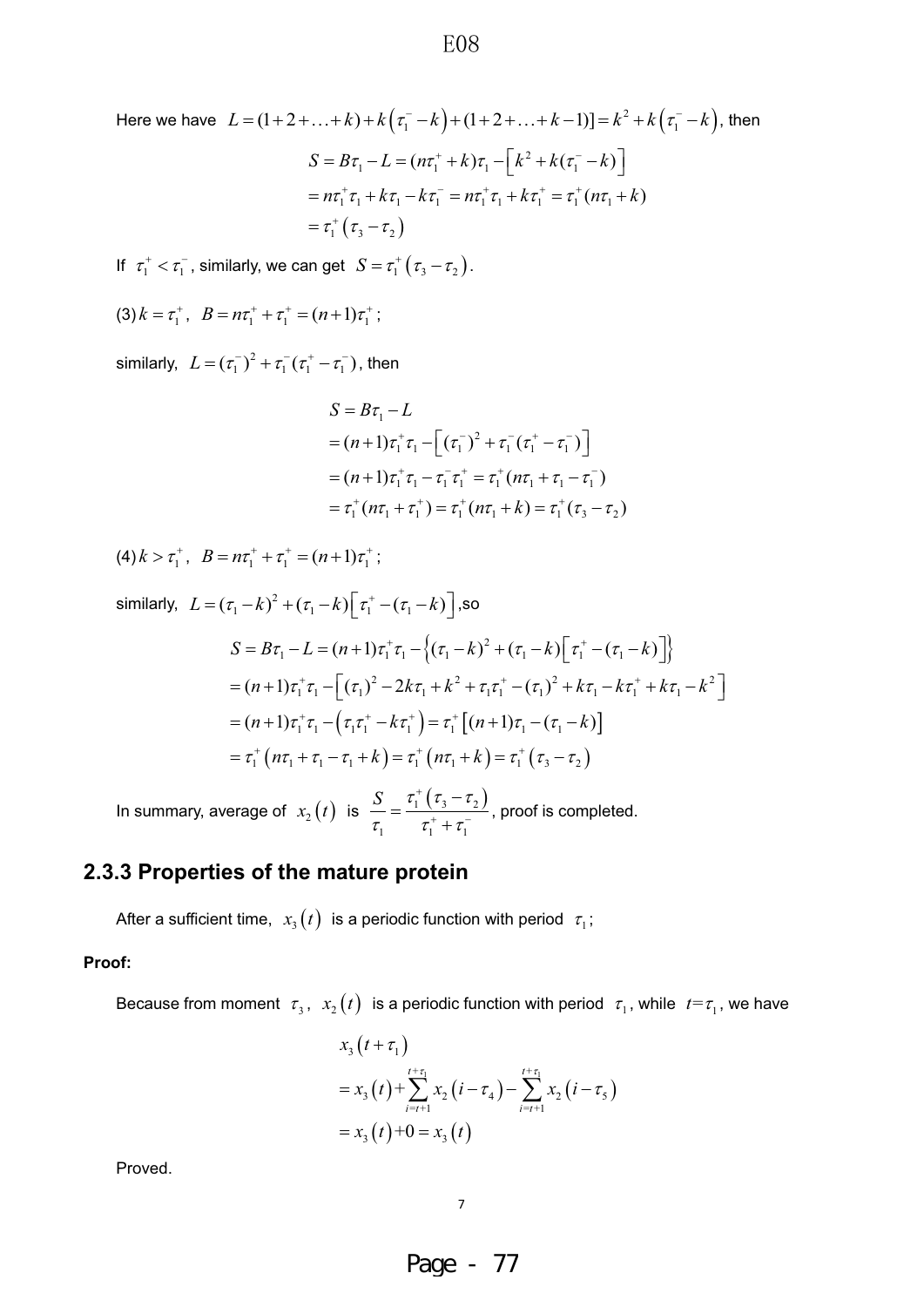## **2.4 Numerical simulation and application**

In recent ten years, researches about 'transcriptional bursting' and 'translational bursting' phenomenon continuously sprung up [1][2] and we reconstruct these phenomenon by numerical simulations.

#### **Transcriptional bursting**

 $\tau_1$  is called survival time for activated gene which describes the period for gene switch between the

activation and inactivation.  $\tau_3$  and  $\tau_5$  represents the average survival time for mRNA molecules and proteins respectively.

If the time of gene activation or inactivation process is much more longer than the average survival time for mRNA and protein, and the activation efficiency is low, the static fluctuation of protein number is large. Figure 2 simulates the model (2-2) in which the phenomenon is called transcriptional bursting, caused by long time activation and inactivation of promoter.



Figure 2 Transcriptional bursting,  $\tau_1 : \tau_3 : \tau_5 = 200:15:20$ 

### **Translational bursting**

The fluctuation of protein number is mainly associated with the fluctuation of mRNA number and this phenomenon is called translational bursting.



Figure 3 Numerical simulation for the phenomena of ' translational bursting '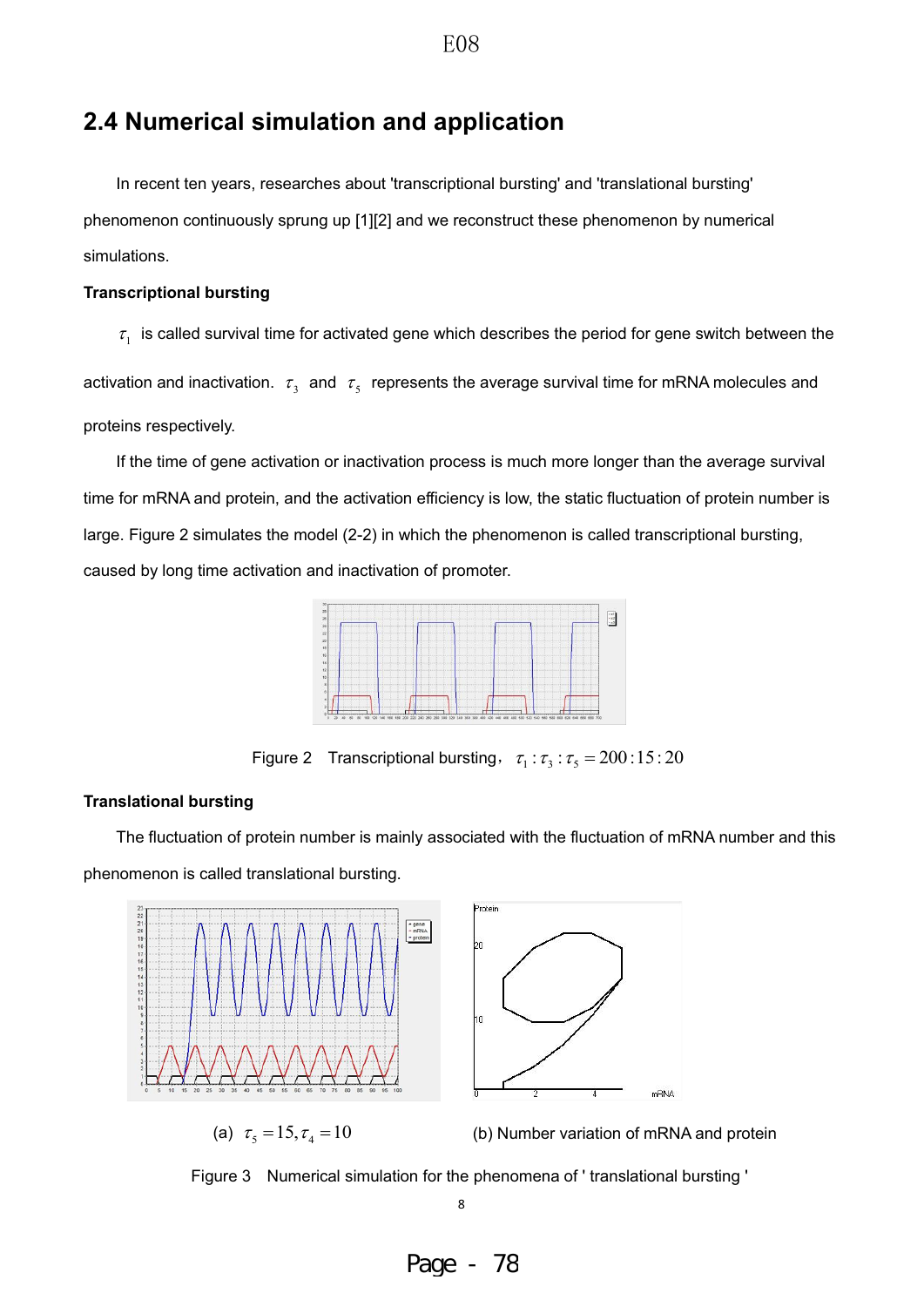#### **Simulation with yeast cell parameters**

We extracted the experimental parameters of the E.coli and yeast cells from reference [3], which are shown in table 2. Then we re-simulate the equations (2-2) according to the parameters of yeast in table 2 and obtained the results which are given in figure 4.

| Property                                              | E. coli      | Yeast              |
|-------------------------------------------------------|--------------|--------------------|
| Time to transcribe a gene                             | $\sim$ 1 min | $\sim$ 1min        |
| Time to translate a protein                           | $\sim$ 2min  | $\sim$ 2min        |
| Typical mRNA lifetime                                 | $2 - 5$ min  | 10 min to over 1 h |
| Timescale of transcription factor binding to DNA site | $~1$ sec     | $~\sim$ 1sec       |

| Table 2 | Relevant parameters of Bacteria and yeast (extracted from reference [3]) |  |  |  |
|---------|--------------------------------------------------------------------------|--|--|--|
|---------|--------------------------------------------------------------------------|--|--|--|

In figure 4, the blue curve represents number of mRNA molecules, the red curve represents number of protein molecules, the simulation parameters include gene switch cycle of 800 seconds, the life of mRNA molecules of 600 seconds, cell cycle of 2 hours, transcription time of 30 seconds, and translation time of 60 seconds.



Figure 4 The simulation results using yeast parameters

#### **Random switch of gene status**

If the time of gene activation and inactivation is random, we assume that the ratio of activation and inactivation time is 8:2 and the simulation results are shown in figure 5.

### E08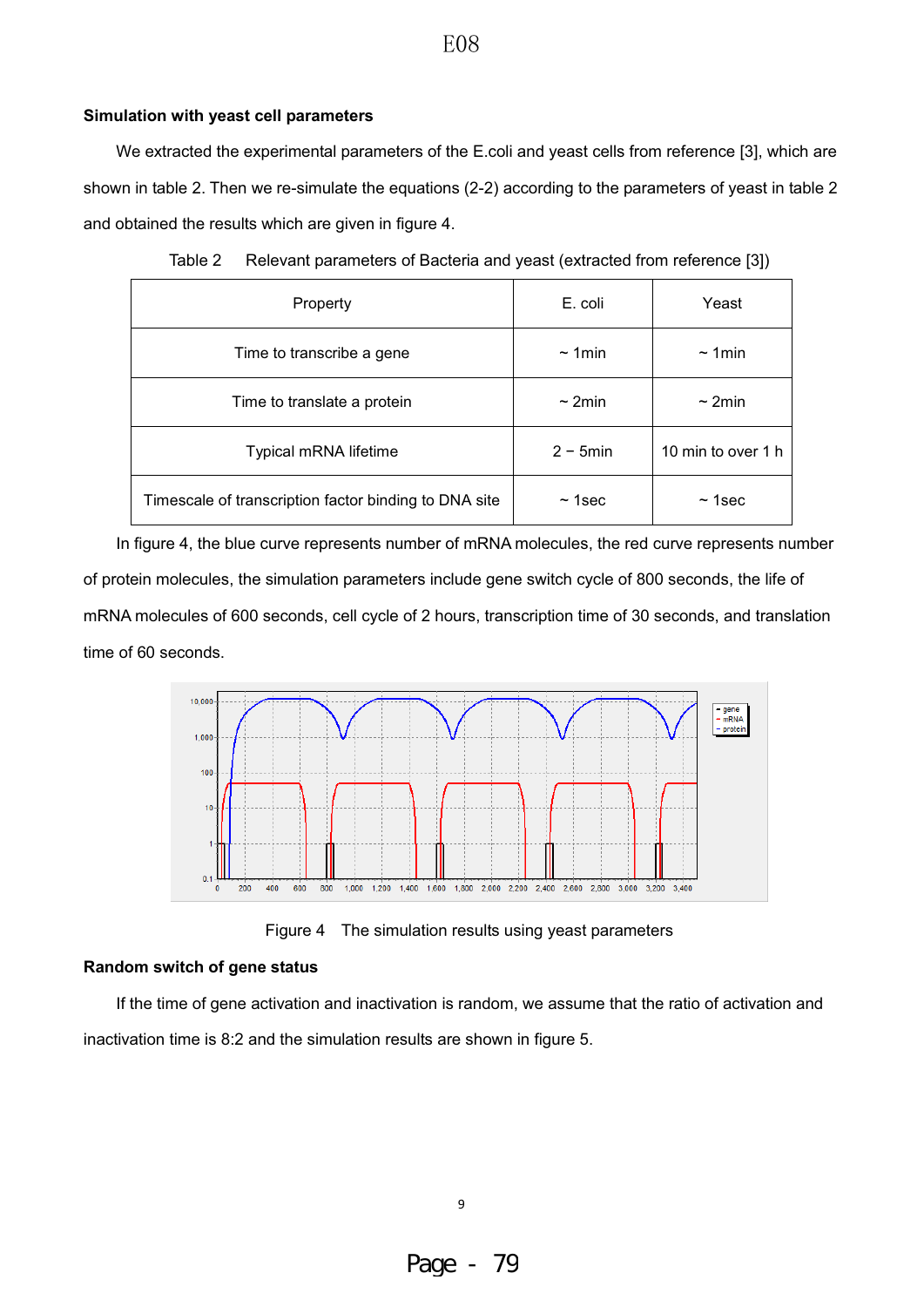

Figure 5 The simulation results of random switching of gene status

 $(\tau_1^* : \tau_1^- = 8 : 2$ ,  $\tau_2 = 10, \tau_3 = 15, \tau_4 = 15, \tau_5 = 20)$ 

## **3 Competition model between the ligands to bind one receptor**

## **3.1 Molecular biology background**

In the previous model of single gene expression, we assume that gene is activated and inactivated periodically. In fact, quite a part of the genes are activated because a kind of specific protein (known as the gene transcription factor ) combines with the gene's promoter region to activate the gene. And there are usually more than one transcription factor around the promoter at a moment, but only one can combine with the promoter region.

The similar situation occurs when the receptor proteins in the cell membrane combine with the small ligands molecule outside the membrane. The receptor is a kind of protein which can combine with the extracellular specific signal molecule ( ligand ) and cause cell response. And it can be divided into cell surface receptor and intracellular receptor. The binding of receptor and ligand will change the molecular conformation to cause cell response, such as mediating signal transduction between cells, cell,adhesion, cell endocytosis and so on.

Here, gene and transcription factor is regarded as the receptor and the ligand. We call this model competition model between the ligands to bind one receptor, for only one ligand can bind with the receptor at a moment.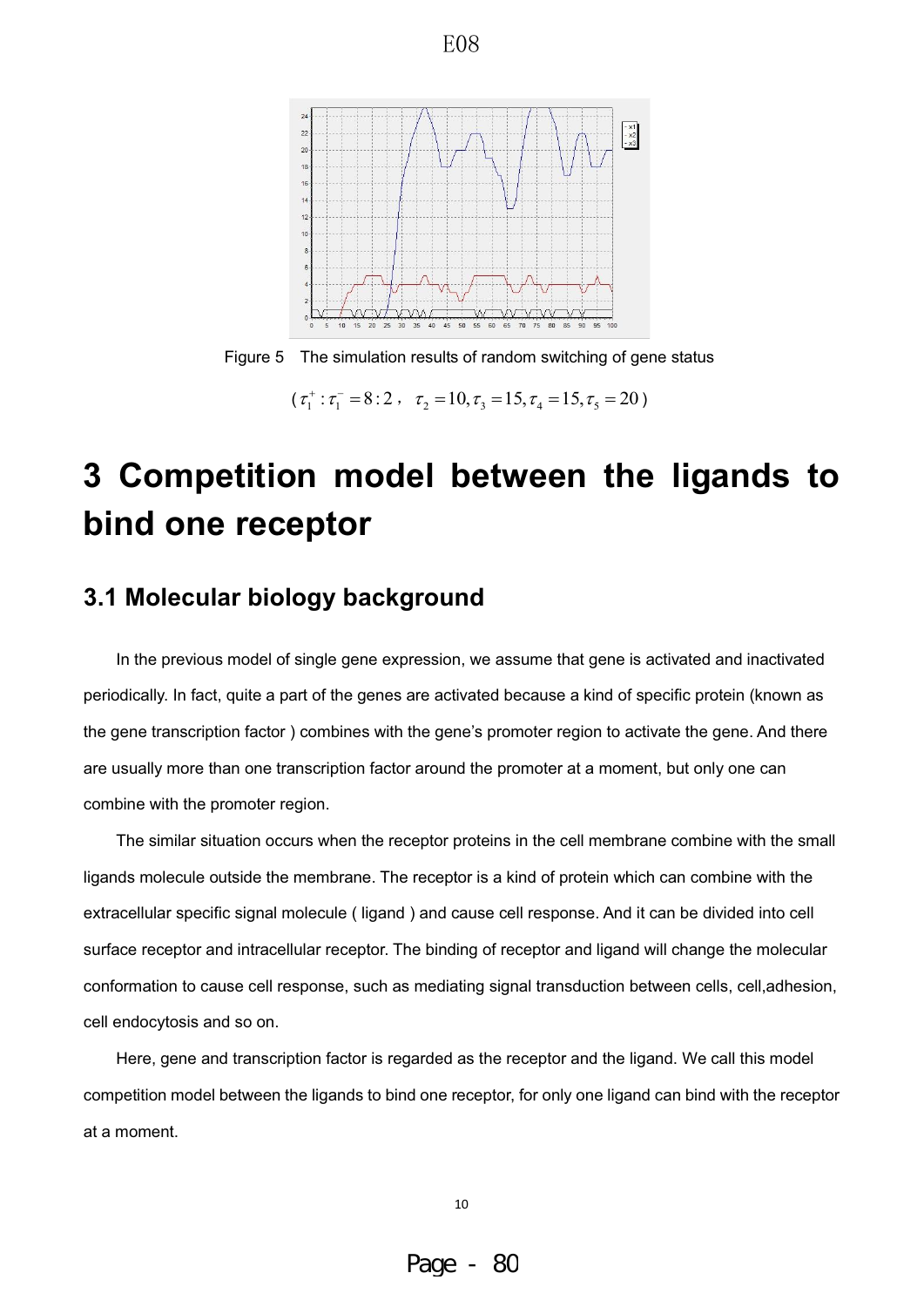### **3.2 Mathematical model**

The famous function, Hill function used to described the ligands competing for same receptor form as

a  $1 + k[B]^{n}$  $\frac{g_a}{g_s+k[B]^n}$ , which means the effect of *n* molecules B (ligands) to molecule A (receptor). Therein,  $g_a$  is

the maximum productivity of A, *k* is the intensity of the repression and *n* is called Hill coefficient. Considering the time delay, integer number of molecules and only one ligand can bind with the receptor, we can not use this function. Therefore, we have to construct an associated model.

First, we defined a random function with value 0 or 1;

$$
r(k^+,k^-) = \begin{cases} 1, random(k^++k^-) < k^+ \\ 0, random(k^++k^-) \ge k^+ \end{cases} \tag{3-1}
$$

Both  $k^{\scriptscriptstyle +}, k^{\scriptscriptstyle -}$  are positive integers,  $\ k^{\scriptscriptstyle +}, k^{\scriptscriptstyle -}$  denote average binding capacity and separation capacity of ligand and receptor (Eg, protein and operon) respectively and  $\; random(N) \;$  produce a random integer in  $[0,N]$ . Denote  $r(k^+) = r(k^+,k^-), r(k^-) = r(k^-,k^+)$  for convenience.

Simply suppose that there is only one receptor in free or the binding status with ligand and the number of ligands is from 0 to N. Then suppose at time  $t-1$ , the amount of free ligands is  $x_f(t-1)$ and the amount of ligands binding with receptor is  $x<sub>b</sub>$  ( $t-1$ ). Then at the time  $t$ , we have:

$$
\begin{cases}\nx_f(t) = x_f(t-1) - C(x, k^+, t)[1 - x_b(t-1)] + r(k^-)x_b(t-1) \\
x_b(t) = x_b(t-1) + C(x, k^+, t)[1 - x_b(t-1)] - r(k^-)x_b(t-1)\n\end{cases} (3-2)
$$

The second item of the right side of the equation above is  $C(x, k^+, t) [1-x_b(t-1)]$ , representing the deceasing number of free ligands which bind with the receptor at time  $\;t$  .  $\;k^{+},k^{-}\;$  denote the average binding capacity and average separation capacity of protein and operon respectively.  $C(x, k^*, t)$ represents the binding capacity of protein *x* with corresponding operon. Two implementations of  $C(x, k^*, t)$  are as follow:

**Implementation 1:** 

$$
C(x, k^+, t) = r(k^+)Q_x(t)
$$
\n(3-3)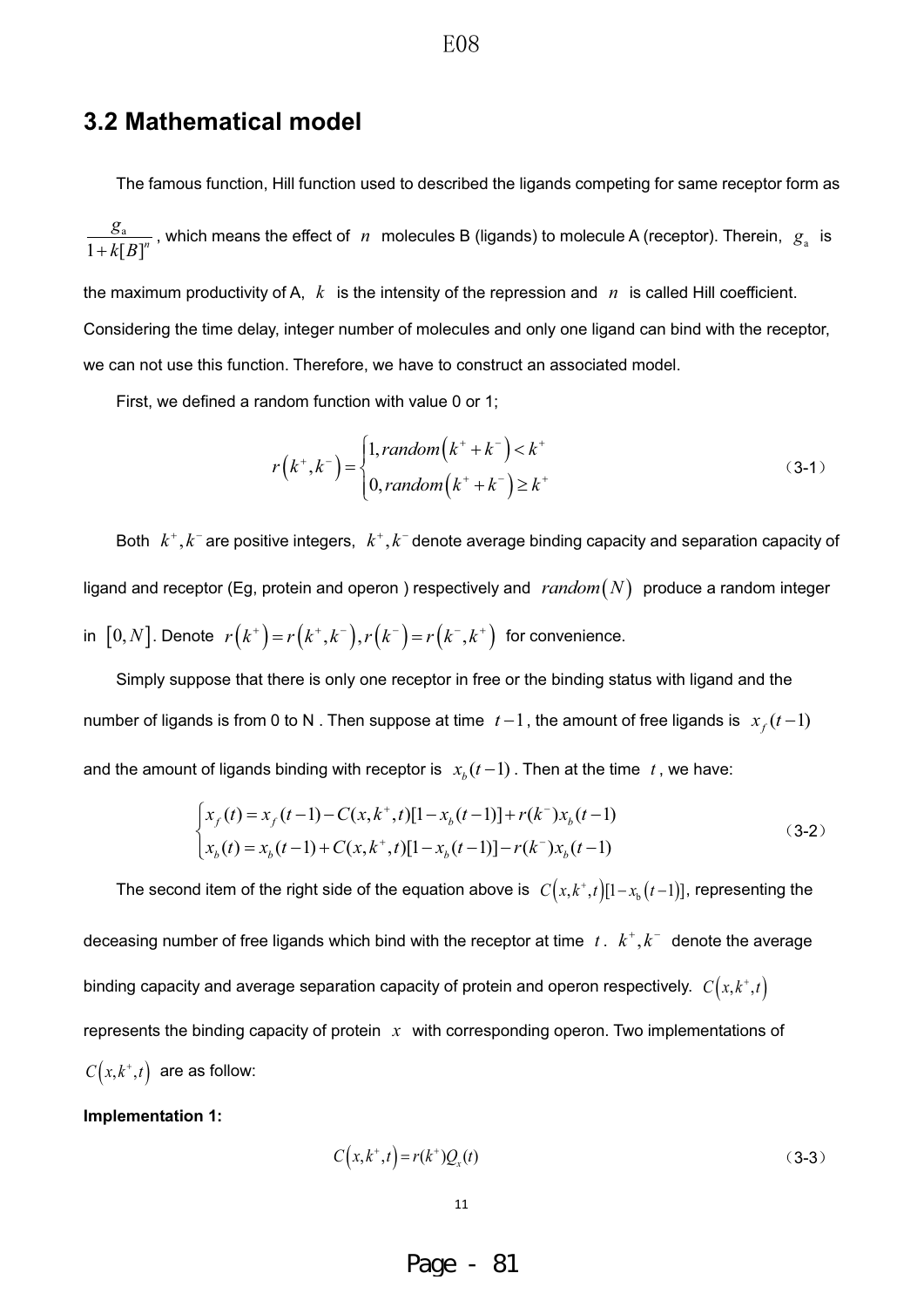Function  $Q_x(t)$  with value 0 or 1 is used to judge whether there are ligands x arriving at the surface of corresponding receptor at time *t* .

#### **Implementation 2:**

$$
C(x, k^+, t) = 1 - \prod_{i=1}^{\min(N, Q_x(t))} \left[ 1 - r_i(k^+) \right]
$$
 (3-4)

Function  $Q_x(t)$  represents the amount of all ligands which have arrived at the surface of receptor, *N* is the amount of molecules at saturation. If the amount of molecules is larger than *N* , the binding capacity of ligand and receptor won't increase because the surface of receptor (active site) is limited. As long as there is a ligand molecule binding with receptor successfully, the second item of the right side of the equation will be 0, then  $C(x, k^+, t)$  will be 1.

## **4 The double gene regulation model**

## **4.1 Molecular biology background**

Auto-regulation is the simplest regulation form for single gene and there are many complicated regulation forms such as dual genes regulation or multiple genes regulation. In 2000, Timothy S. Gardner and other scientists at Boston University successfully synthesized a gene switch in E. coli, known as the toggle switch system [4]. This gene switch consists of two kinds of inhibition proteins and two promoters. As shown in figure 6, the protein X binds to the operon of gene y, inhibiting the expression of the gene y, while the protein Y binds to the operon of gene x, inhibiting the expression of the gene x.



Figure 6 Schematic diagram for dual gene regulatory networks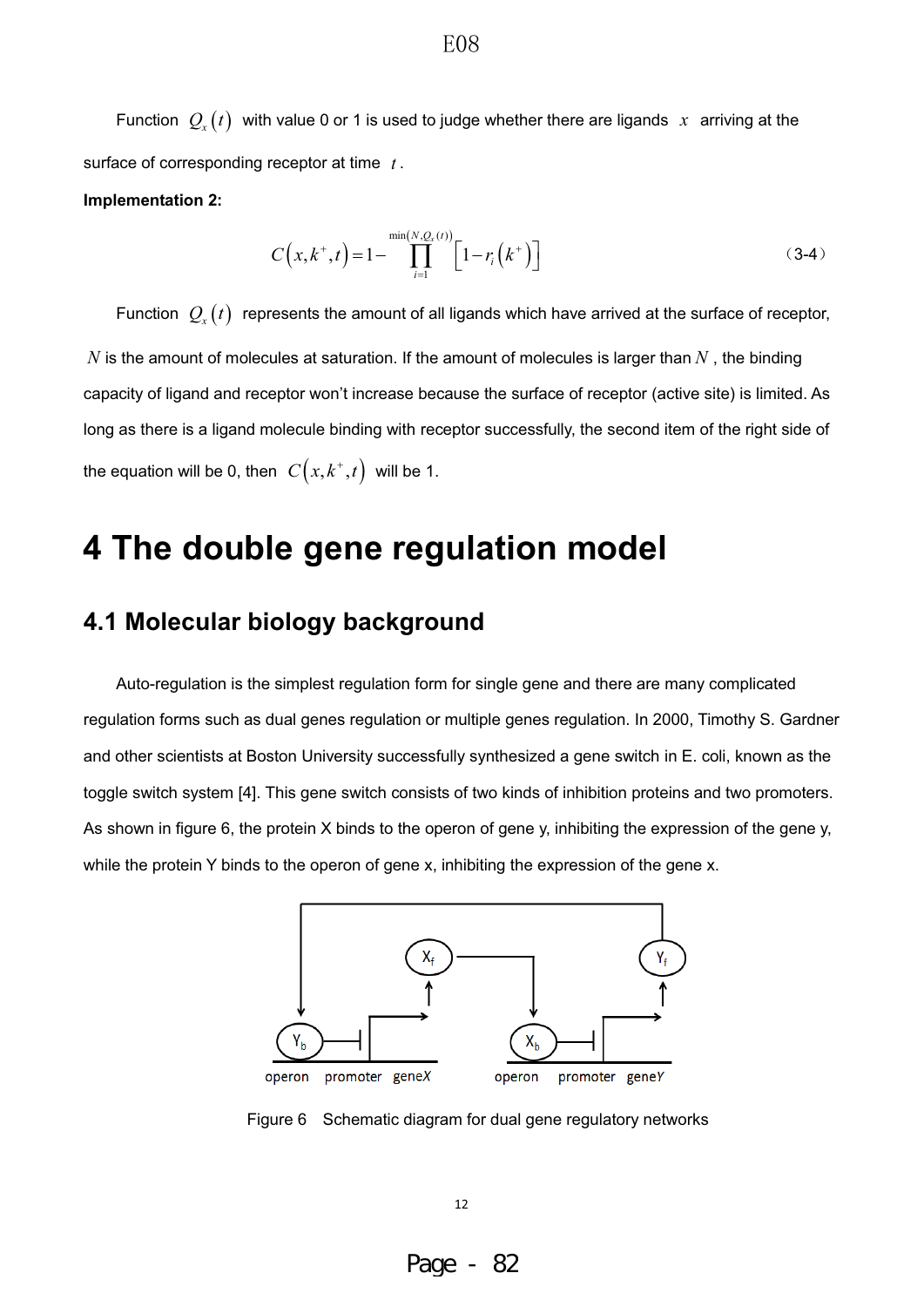### **4.2 Mathematical model**

We try to establish a mathematical model for dual gene regulation system using the integer delay difference equations. For simplicity, we ignore the stage of mRNA, unified the process of transcription and translation as the protein synthesis process. Let  $x_b(t)$ ,  $y_b(t)$  denote the number of proteins binding to gene y and gene x at time  $t$ ,  $x_f(t)$ ,  $y_f(t)$  denote the number of proteins in free state at time  $t$ , assume each gene is a single copy. Then we have:

$$
0 \le x_b(t), y_b(t) \le 1 \tag{4-1}
$$

Let  $\tau_1$  denote the time from transcription and translation to mature protein generated (include mRNA splicing, modification, transport, the extension of the peptide chain on the ribosome, protein folding, etc). Let  $\tau_2$  (include  $\tau_1$ ) denote the survival time of the protein and  $\tau_3$  denote the time that protein reaches the corresponding operon position (include  $\tau_1$ ); Assume that one mRNA molecule is transcribed per time unit, then the number of protein X in free state at time  $t$   $(x<sub>f</sub>(t))$  can be expressed as:

$$
x_{\rm f}(t) = x_{\rm f}(t-1) + [1 - y_{\rm b}(t-\tau_{1})] - [1 - y_{\rm b}(t-\tau_{2})] - C\left(x, k_{\rm x}^{+}, t\right)[1 - x_{\rm b}(t-1)] + r\left(k_{\rm x}^{-}\right)x_{\rm b}(t-1)
$$
\n(4-2)

The second item of the right side of the equation above  $([1 - y_{b} (t - \tau_{1})])$  denotes the number of protein generated by gene from time  $\tau_1$  to  $t$ . Because at time  $t - \tau_1$ , we think that the number of protein Y in binding state is 0 and the gene x can generate one protein per time unit; while if the number of protein Y in binding state is 1, the gene x will be suppressed and can not express to generate protein X and the number of protein X generated by gene x is 0. Accordingly, the third item of the right side of the equation above denotes the number of degraded protein which is 0 or 1 at current time (time *t* ). The fourth item of the right side of the equation above (  $C\big(x, k_{x}^{+}, t\big) [1 - x_{_{\rm b}}\big(t-1\big)]$  ) denotes the number of reduced protein X combing with the operon of gene y at time  $t$  with number 0 or 1.  $k^+, k^-$  denote average binding capacity and average separation capacity of protien and operon respectively.  $C(x, k^+, t)$  denotes the binding capacity of protein X and corresponding operon at time  $t$ . There are two solutions for  $C(x, k^*, t)$ . One is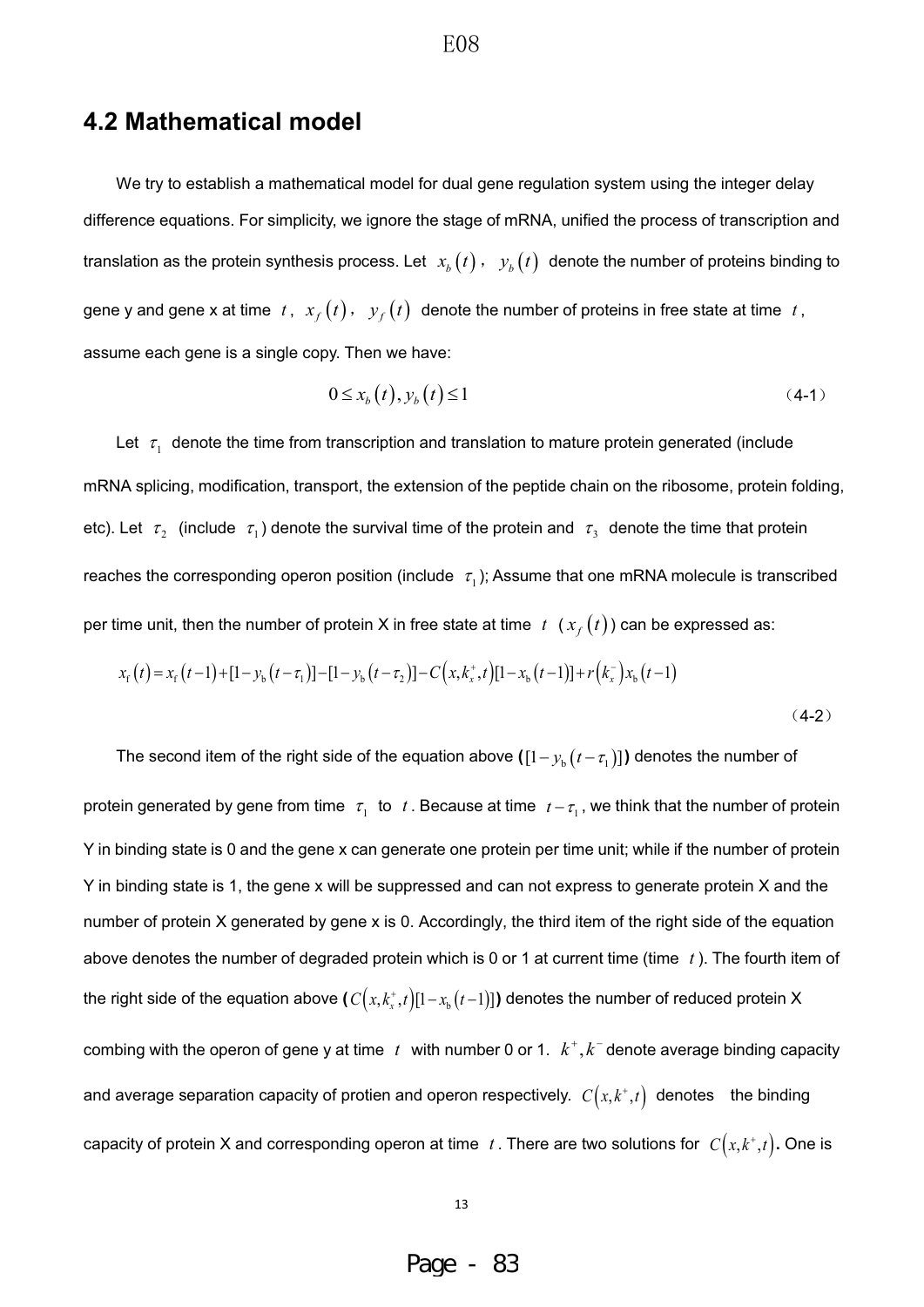$$
C(x, k^+, t) = r(k^+)Q_x(t), \text{ where } Q_x(t) = 1 - \prod_{s=t-\tau_2}^{t-\tau_3} y_b(s), \prod_{t-\tau_2}^{t-\tau_3} y_b(t) \text{ denotes whether there is new protein X}
$$

synthesized from  $t - \tau_2$  to  $t - \tau_3$  in which 1 indicates no and 0 indicates yes and  $\tau_1 < \tau_3 < \tau_2$ .

 $Q_x(t)$  denotes whether there is a protein X reaches the corresponding operon (gene y) at time t. Let  $\tau_3$ denote the time that protein reaches the corresponding operon position (include  $\tau_1$ ), Obviously, only the

proteins generated before  $t-\tau_3$  have the chance. Another is  $\; C\Big(x, k^+, t\Big) \!=\! 1 \!-\! \prod^{ \min(N, Q_\varepsilon(t))}_{\text{min}} \!\!\! \Big\lceil 1 \!-\! r_{\!i} \Big(k^+ \Big)$ 1  $(t, k^+, t) = 1 -$  || |  $N,Q_x(t)$ *i i*  $C(x, k^+, t) = 1 - \prod_{i=1}^{k} 1 - r_i (k^+)$  $= 1 - \prod_{i=1}^{\min(N, Q_X(i))} \left[1 - r_i(k^+) \right],$ 

where  $Q_{\rm r}(t) = \sum_{k=1}^{\infty} \big[1 - y_{\rm b}(s)\big]$ 2 3 1 *t*  $\mathbf{x} \cdot \mathbf{y} = \sum |\mathbf{x} \cdot \mathbf{y}_b|$ *s t*  $Q_{x}(t) = \sum_{k=1}^{t-r_{s}} [1 - y_{k}(s)]$ . T  $\overline{a}$  $\sum_{s=t-7}^{t-75} \left[1-\overline{\mathcal{Y}}_b\left(s\right)\right]$  . Accordingly, the fifth item of the right side of the equation (4-2)

 $(r(k<sup>-</sup>)x<sub>b</sub>(t-1)$ ) denotes the number of protein which is separated from the operon of gene y with number of 0 or 1.

Obviously, all of the above five items are integers. Therefore, using integer delay difference equations, the entire system is described as :

$$
\begin{cases}\nx_b(t) = x_b(t-1) + C\left(x, k^+, t\right)[1-x_b(t-1)] - r(k^-)x_b(t-1) \\
y_b(t) = y_b(t-1) + C\left(y, k^+, t\right)[1-y_b(t-1)] - r(k^-)y_b(t-1) \\
x_f(t) = x_f(t-1) + [1-y_b(t-\tau_1)] - [1-y_b(t-\tau_2)] - C\left(x, k^+, t\right)[1-x_b(t-1)] + r(k^-)x_b(t-1) \\
y_f(t) = y_f(t-1) + [1-x_b(t-\tau_1)] - [1-x_b(t-\tau_2)] - C\left(y, k^+, t\right)[1-y_b(t-1)] + r(k^-)y_b(t-1)\n\end{cases}
$$
\n(4-3)

Further, when the promoters of the two genes are overlap, there is only one gene that can express and the system gives a mutually exclusive relationship with  $[1 - x_{b} (t-1)]$  and  $[1 - y_{b} (t-1)]$  changing to  $[1 - y_{b}(t-1) - x_{b}(t-1)]$  and  $[1 - x_{b}(t-1) - y_{b}(t-1)]$  in formula (4-3).

### **4.3 Numerical simulation**

When comparing conditons of weak inhibition ( $k_{+}/k_{-} = 0.05$ ) with strong inhibition ( $k_{+}/k_{-} = 20$ ), we get results which are shown in figure 7 (a), (b). The figure shows that the system has only one stable equilibrium state for weak inhibition and can not be transferred to other states. But for strong inhibition condition, the system has three possible states: 1) the X is dominant, 2) the Y is dominant and 3) X and Y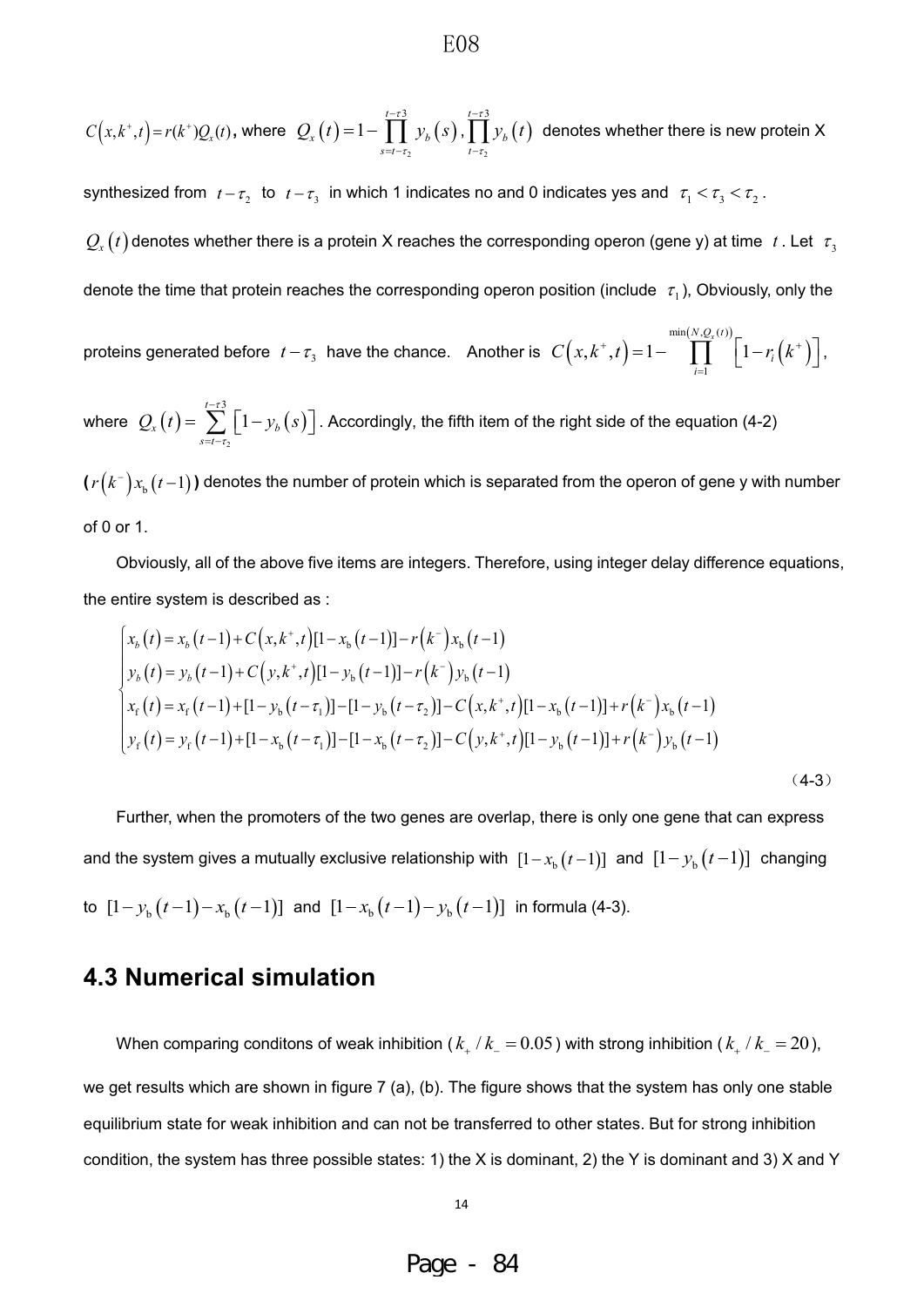inhibit each other.



Figure 7 The dual gene regulation system  $(\tau_1 : \tau_2 : \tau_3 = 20:320:100)$ 

The red and blue curves represent the change of the number of protein X and Y, showing the phenomenon of 'gene switch'. The numerical simulation shows that as  $k_{+}/k_{-}$  increases, the average number decreases.

For the case of two gene promoters overlapping, a numerical simulation was carried out in literature [5] by using stochastic differential equations, and obtained the time sequence which is shown in figure 8 (a).The vertical coordinate denotes the number of molecules of gene-binding protein and free protein. And figure 8 (a) shows the phenomenon of the 'gene switch'.





(a) Gene switch ( Taken from [5] ) (b) Result of integer delay differencr equations

Figure 8 Numerical simulations for the dual gene promoter overlapping

In this paper, we simulated the dual-gene promoter overlapping system by using integer delay difference equations and the result is shown in figure 8 (b). The changes of the number of two kinds of proteins display symmetry around the mean value considerably. Because there is no consideration for time delay, the number of average molecule soon reaches to form a peak in figure 8 (a). But the molecules increase and decrease gradually in figure 8 (b), which accords with the actual situation.

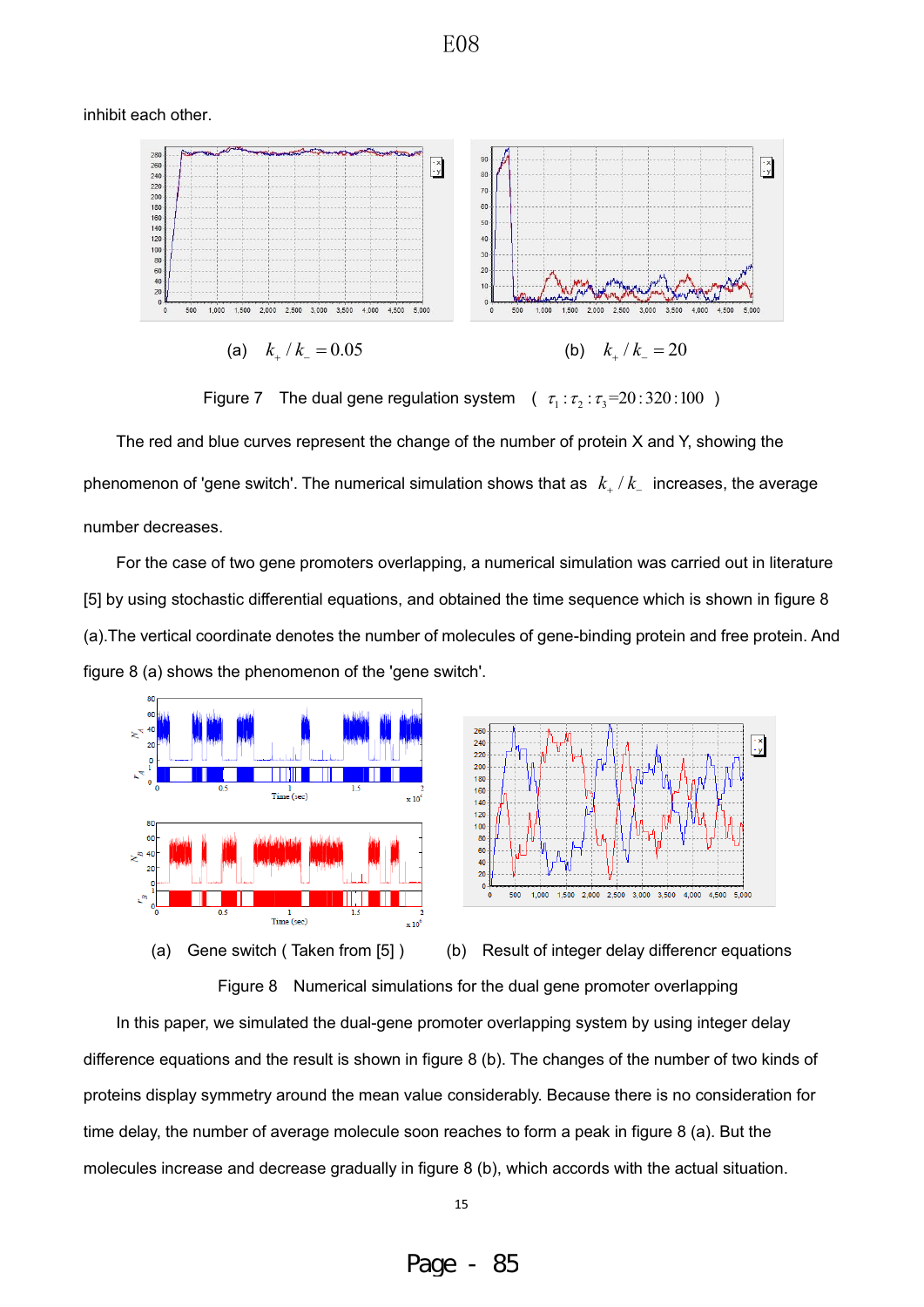Through statistic analysis of the data  $(x,y)$ , we get the results showing in figure 9. Figure 9 (a) is three-dimensional with a few peaks on the diagonal ((200,100) to (100,200)). Figure 9 (b) is displayed in a two-dimensional manner with the gray scale representing the number in coordinate, the darker the color is, the greater the number is. Interestingly, the points with deep color are basically distributed in three straight lines which are almost parallel.







(a) three-dimensional manner (b) two-dimensional manner (grayscale)

Figure 9 The value distribution of data pairs  $(x(t), y(t))$ ,  $(k_{+}/k_{-} = 995:5)$ 

## **5 Three-gene regulatory network model**

## **5.1 Mathematical model**

There are several cases of three-gene regulatory network and we consider only one case, that is three genes circulating repression (x repress y, y repress z and z repress x). According to the two-gene model, three-gene regulatory network model is:

$$
\begin{cases}\nx_b(t) = x_b(t-1) + C(x, k^+, t)[1 - x_b(t-1)] - r(k^-)x_b(t-1) \\
y_b(t) = y_b(t-1) + C(y, k^+, t)[1 - y_b(t-1)] - r(k^-)y_b(t-1) \\
z_b(t) = z_b(t-1) + C(z, k^+, t)[1 - y_b(t-1)] - r(k^-)y_b(t-1) \\
x_f(t) = x_f(t-1) + [1 - z_b(t-\tau_1)] - [1 - z_b(t-\tau_2)] - C(x, k^+, t)[1 - x_b(t-1)] + r(k^-)x_b(t-1) \\
y_f(t) = y_f(t-1) + [1 - x_b(t-\tau_1)] - [1 - x_b(t-\tau_2)] - C(y, k^+, t)[1 - y_b(t-1)] + r(k^-)y_b(t-1) \\
z_f(t) = z_f(t-1) + [1 - y_b(t-\tau_1)] - [1 - y_b(t-\tau_2)] - C(z, k^+, t)[1 - y_b(t-1)] + r(k^-)y_b(t-1)\n\end{cases}
$$

If  $C(i, k^+, t), i = x, y, z$  uses implementation 1, we have: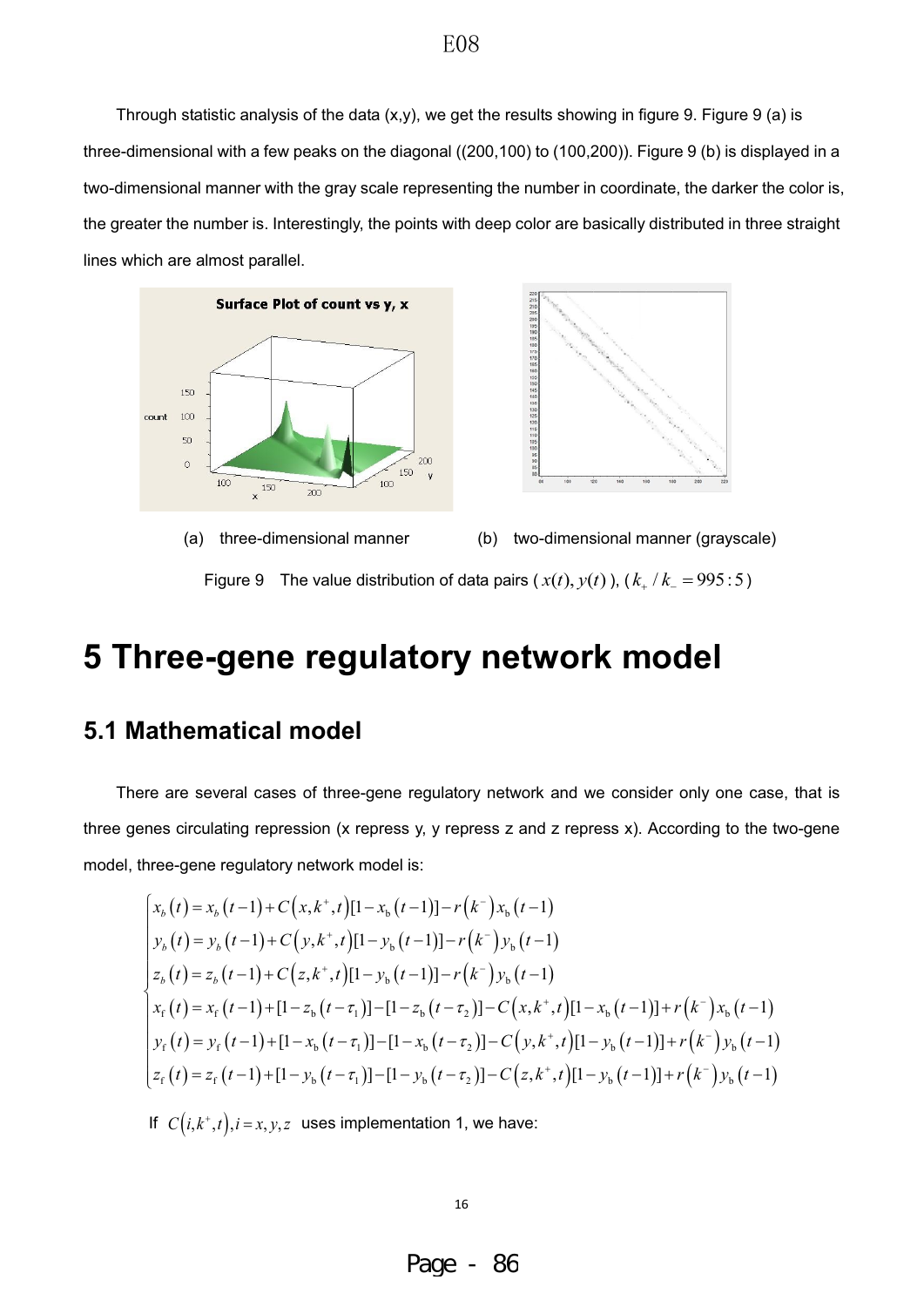$$
\begin{cases} Q_{x}(t) = 1 - \prod_{t=\tau_{2}}^{t-\tau_{3}} z_{b}(t) \\ Q_{y}(t) = 1 - \prod_{t=\tau_{2}}^{t-\tau_{3}} x_{b}(t) \\ Q_{z}(t) = 1 - \prod_{t=\tau_{2}}^{t-\tau_{3}} y_{b}(t) \end{cases}
$$

## **5.2 Numerical simulation**

Under the condition of strong inhibition, the result of numerical simulation is shown in figure 10, where the red, blue, yellow curves denote the number of molecules of the protein x,y,z respectively.



Figure 10 The simulation results of the three gene cycle repression

## **6 Models for cell signal pathways**

We only consider the intracellular regulation mechanism in previous study, omitting the effect of environment to cell. In fact, extracellular stimulation can transfer to cell through multiple signal pathways which will regulate the related genes to guide the cell to adapt to environment. Taking the JAK-STAT pathway [6] as an example, we construct the corresponding delay difference equations model.

## **6.1 Molecular biology background**

JAK-STAT is a signal pathway which closely related to cell growth, proliferation and differentiation. In recent years, the JAK-STAT pathway is deeply studied especially for the change in the hematopoietic process. The JAT-STAT signal pathway is shown in fugure 11.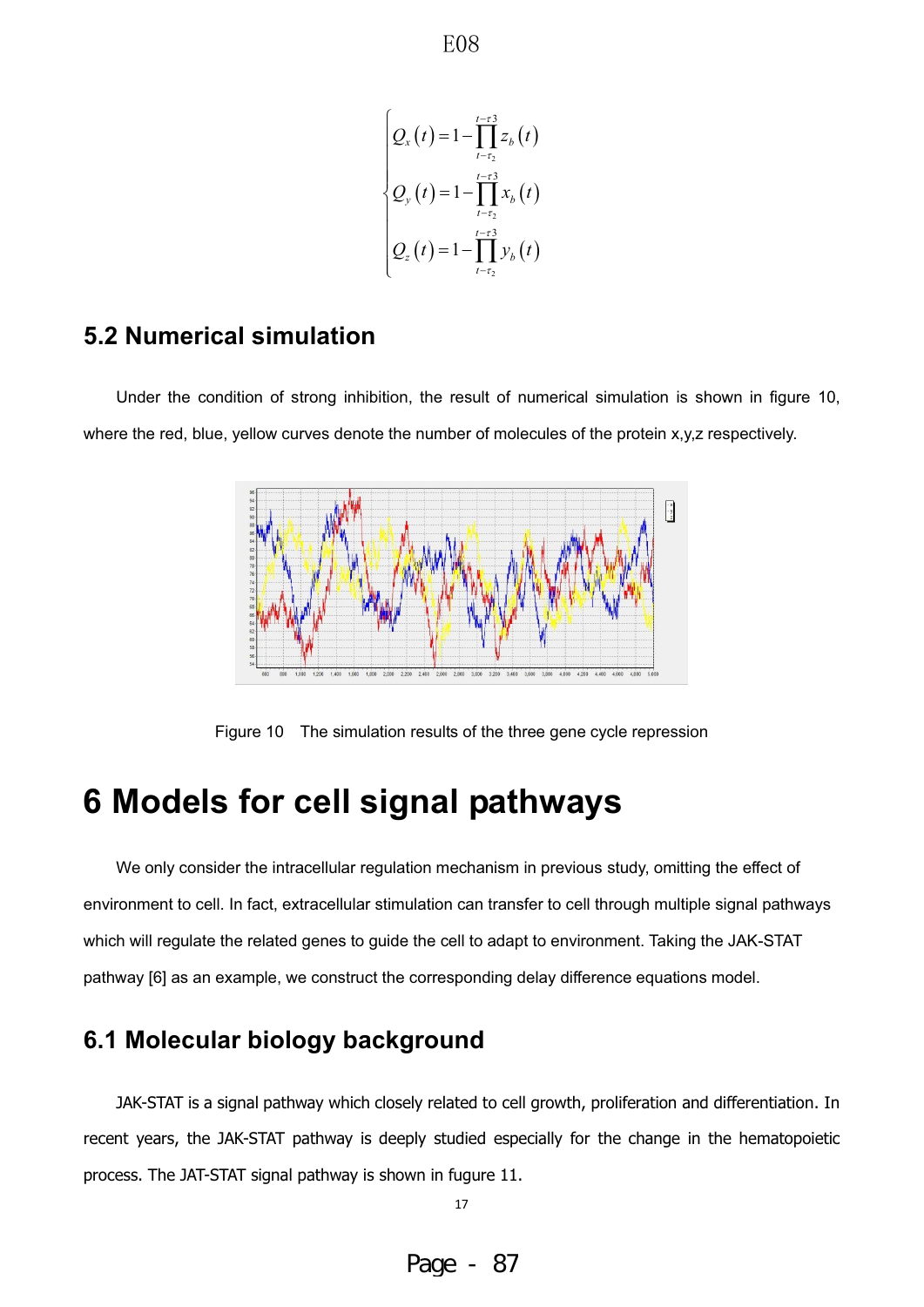

Figure 11 Signal pathways of JAK-STAT

When ligand EPO combines with receptor EPOR, the structure domain conformation in the membrane receptor will change, which can activate the JAK kinase family members related to the receptor. Activated JAK, mediates the tyrosine residue phosphorylation of the specific receptor sites, and becomes the anchor point for STAT molecule and other signal molecules. Once the tyrosine residue site of protein STAT is activated by JAK, the STAT will dissociate from the receptor. Then it changes into polymerization and translocate into the nucleus, regulates gene transcription in nucleus. This induces the expression of gene SOCS, which turns down the expression of JAK-STAT, inhibiting its biological response.

## **6.2 Mathematical model**

To simplify the model, we see JAK and STAT as one molecule called JAK-STAT and combine translation and transcription to one process. Suppose the amount of EPO, activated EPOR, activated JAK-STAT, activated gene SOCS, and SOCS protein are  $x_1(t), x_2(t), x_3(t), x_4(t), x_5(t)$  respectively, the model will be:

$$
\begin{cases}\nx_1(t) = x_1(t-1) - C\big(x_1, k_{x_1}^+, t\big) \big[1 - x_2(t-1)\big] + r\big(k_{x_1}^- \big)x_2(t-1) - \min\big[x_1(t-\tau_1), x_1(t-1)\big] \\
x_2(t) = x_2(t-1) + C\big(x_1, k_{x_1}^+, t\big) \big[1 - x_2(t-1)\big] - r\big(k_{x_1}^- \big)x_2(t-1) \\
x_3(t) = x_3(t-1) + C\big(n_3 - x_3(t-1), k_{x_3}^+, t\big)x_2(t-1) - Q_{x_3}(t)Q_{x_5}(t) \\
x_4(t) = x_4(t-1) + C\big(x_3, k_{x_3}^+, t\big) \big[1 - x_4(t-1)\big] - r\big(k_{x_3}^-\big)x_4(t-1) \\
x_5(t) = x_5(t-1) + x_4(t-\tau_3) - x_4(t-\tau_4)\n\end{cases}
$$

 $(6-1)$ 

And the initial conditions are: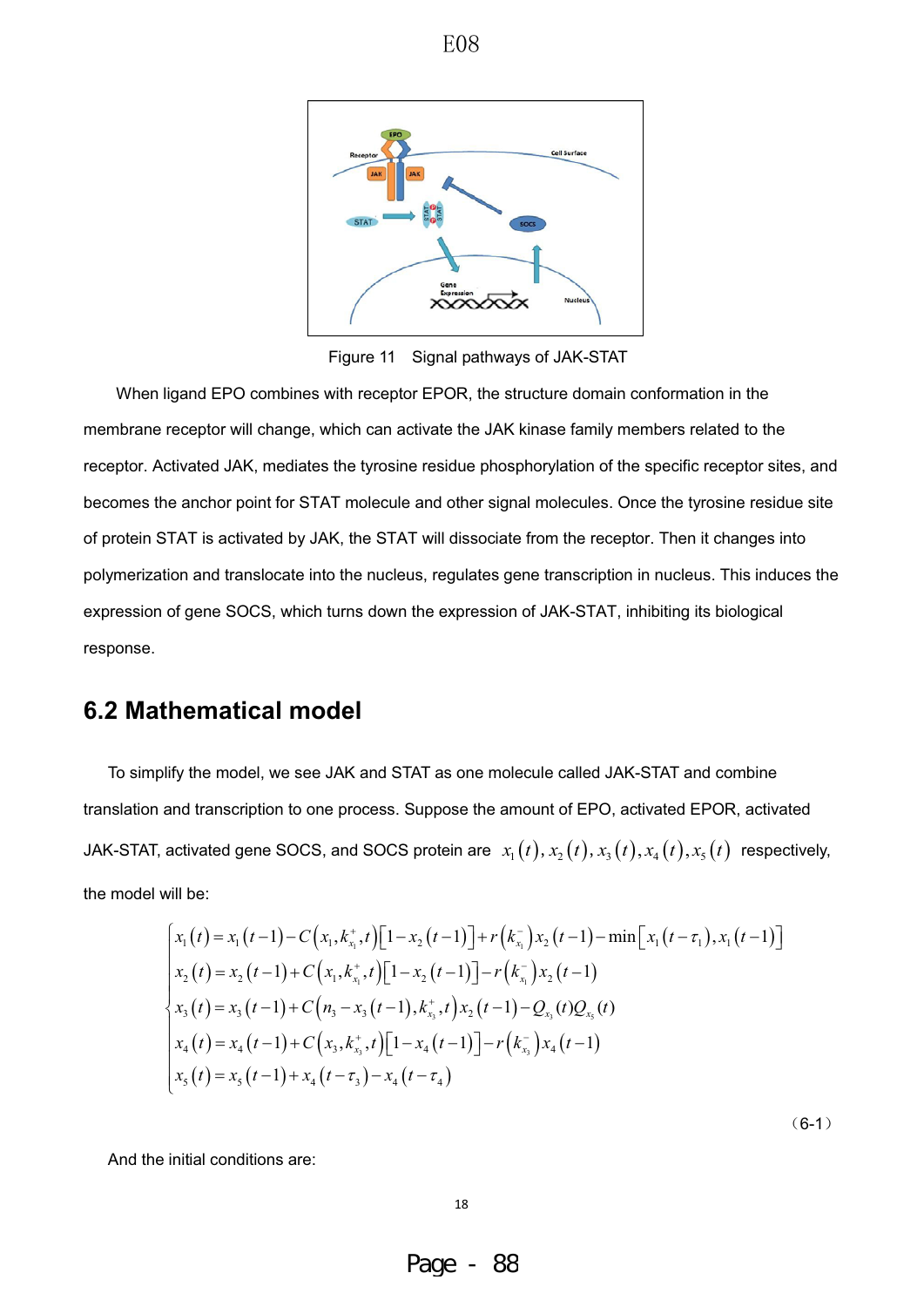$x_i(t) = 0, t < 0$  $x_1(0) = 10$  $x_2(0) = 0$  $(0)$  $(0)$  $x_5(0) = 0$ 3 4  $0) = 0$  $0) = 0$ *x x*  $x_1(0) =$  $x_2(0) =$  $\begin{cases} x_2 & (1) \\ x_3 & (0) = 0 \end{cases}$  $x_4(0) =$ 

In the equation of  $x_1(t)$ , the second, third, and fourth item of the right side represents the decreasing of free EPOR for combining to complex  $x_2(t)$ , the increasing of it for isolating from complex  $x_2(t)$  and the decreasing for the degradation respectively.

In the equation of  $x_2(t)$ , the second and third item of the right side represents the increasing of combination by EPO and free EPOR, and the decreasing caused by separation of EPO.

In the equation of  $x_3(t)$ , the second item of the right side represents the increasing of activated JAK-STAT molecules, which are activated by the activated EPOR molecules at time  $t-1$ ; the third item of the right side represents increasing of inactivated JAK-STAT molecules caused by SOCS protein molecules, which can also be marked as  $\min\{1,\max\left[0,x_3(t-1)*x_5(t-1)\right]\}\$ .  $n_3$  represents the sum of inactivated JAK-STAT and activated JAK-STAT.

In the equation of  $x_4(t)$ , the second item of the right side represents the increasing of activated gene SOCS caused by JAK-STAT molecules at time  $t-1$ . The third item of the right side represents the decreasing of inactivated SOCS gene molecules caused by separation of JAK-STAT.

In the equation of  $x<sub>5</sub>(t)$ , the second item of the right side represents the increasing caused by the expression of gene SOCS, the third item of the right side represents the decreasing caused by the degradation after survival time.

There are 3 delay parameters in the model (6-1), corresponding to  $\tau_1$  as time of EPO molecular degradation,  $\tau_3$  as time of transcription and translation of gene SOCS,  $\tau_4$  as survival time of SOCS protein respectively.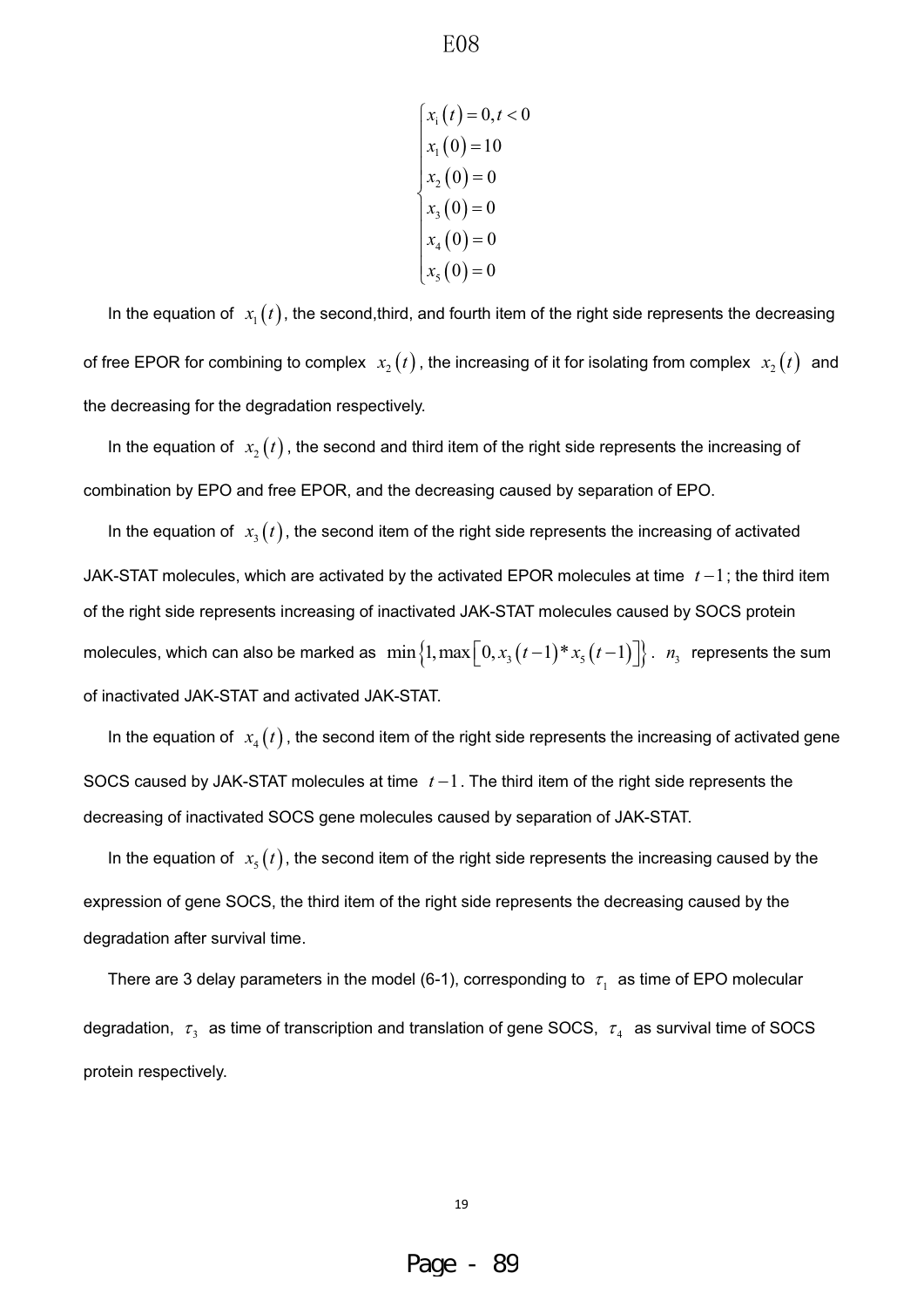### **6.3 Numerical simulation**

We simulate the model (6-1), taking  $n_3 = 10$ ,  $k_{x_1}^+ = 50$ ,  $k_{x_1}^- = 50$ ,  $k_{x_3}^+ = 98$ ,  $k_{x_1}^- = 2$ ,



 $\tau_1 = 30, \tau_2 = 20, \tau_4 = 50$ , the simulation results are shown in figure 12.



In figure 12, curves of red, blue, black, yellow, and green denote the number of molecules of EPO, activated EPOR, activated JAK-STAT, activated gene SOCS, and SOCS protein changed with time respectively. From figure 12 (a), the number of JAK-STAT molecules is 0 at the initial time and gradually increases as the receptor is activated. Then the JAK-STAT molecules activate the gene SOCS to transcribe and translate SOCS protein. At time of 30 time units, all EPO molecules are degraded. As the number of JAK-STAT molecules in activated state gradually reduces, gene SOCS eventually closes, the number of SOCS protein molecules is no longer increase and maintains at a certain level for some time, then turns to 0 because molecules degrade one by one. The entire response process lasts about 100 time units.

Leukemia is a malignant disease of the hematopoietic tissue, also known as "blood cancer". There is sustained activation phenomenon of signal pathway of JAK-STAT in leukemia cells, because the point mutations of JAK gene make the SOCS molecules unable to close the activated JAK-STAT molecules and return to the inactivated state. The numerical simulation results are shown in figure 12(b).

## **7 Conclusion**

This paper attempts to build mathematical models to study the process of gene expression and regulation with integer delay difference equations. We applied deterministic integer delay difference

20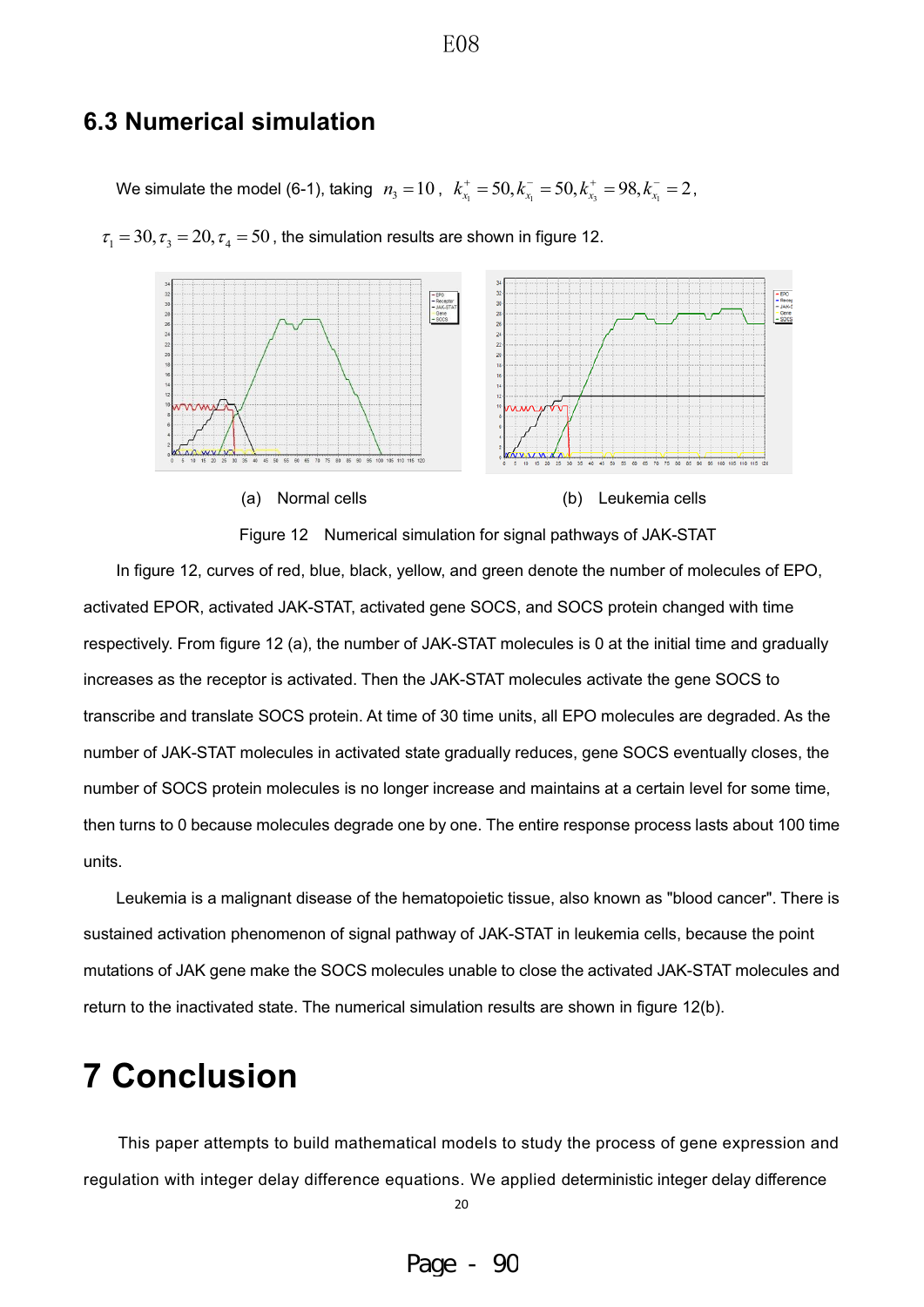equations to single gene expression model. The average concentration formula of mRNA associated with the delay parameters has been discovered and proved, under the assumption that the activation and the inactivation state of gene are alternately conducted. For more complicated models which include the competition for multiple ligands binding to one receptor, we constructed the framework of corresponding models. Then we adopted stochastic integer delay difference equations for dual-gene regulation model in which we discussed two cases of promoter separating and promoter overlapping. After that, the model of cycle repression for three-gene was established. Finally, we constructed a more complex model for signal pathway which took JAK-STAT signal pathway as an example demonstrating the process of signal transduction, gene expression and metabolic responses.

Our study demonstrated that gene expression and regulation can be simulated by integer delay difference equations. Table 3 compares the characteristics of the ordinary differential equation model, the stochastic model and the integer delay difference model in modeling and computing.

|                           | The ordinary   | The stochastic | The integer      |  |
|---------------------------|----------------|----------------|------------------|--|
|                           | differential   |                | delay difference |  |
|                           | equation model | model          | model            |  |
| Discreteness of molecular | NO.            | YES.           | <b>YES</b>       |  |
| concentration             |                |                |                  |  |
| Discreteness of time      | NO.            | NO.            | <b>YES</b>       |  |
| Delay                     | <b>YES</b>     | <b>NO</b>      | <b>YES</b>       |  |
| Randomness                | NO.            | <b>YES</b>     | <b>YES</b>       |  |
| Analysis methods          | GOOD           | Moderate       | Poor             |  |
| Computing speed           | General        | General        | Fast             |  |

Table 3 The comparison of three models

By comparison, we find that the integer delay difference model is superior to other models in considering molecular discreteness, time discreteness and time delay effect, which was accorded to the facts in describing the gene expression and regulation. In addition, faster calculation speed is another advantage of this model. So with the help of the integer delay difference model, we simulated biology phenomenon of 'transcriptional bursting', 'translational bursting' and 'gene switch'. Of course, there is deficiency for this model, which is the lack of analysis methods. But we believe as the further research continues, the model will be improved step by step.

E08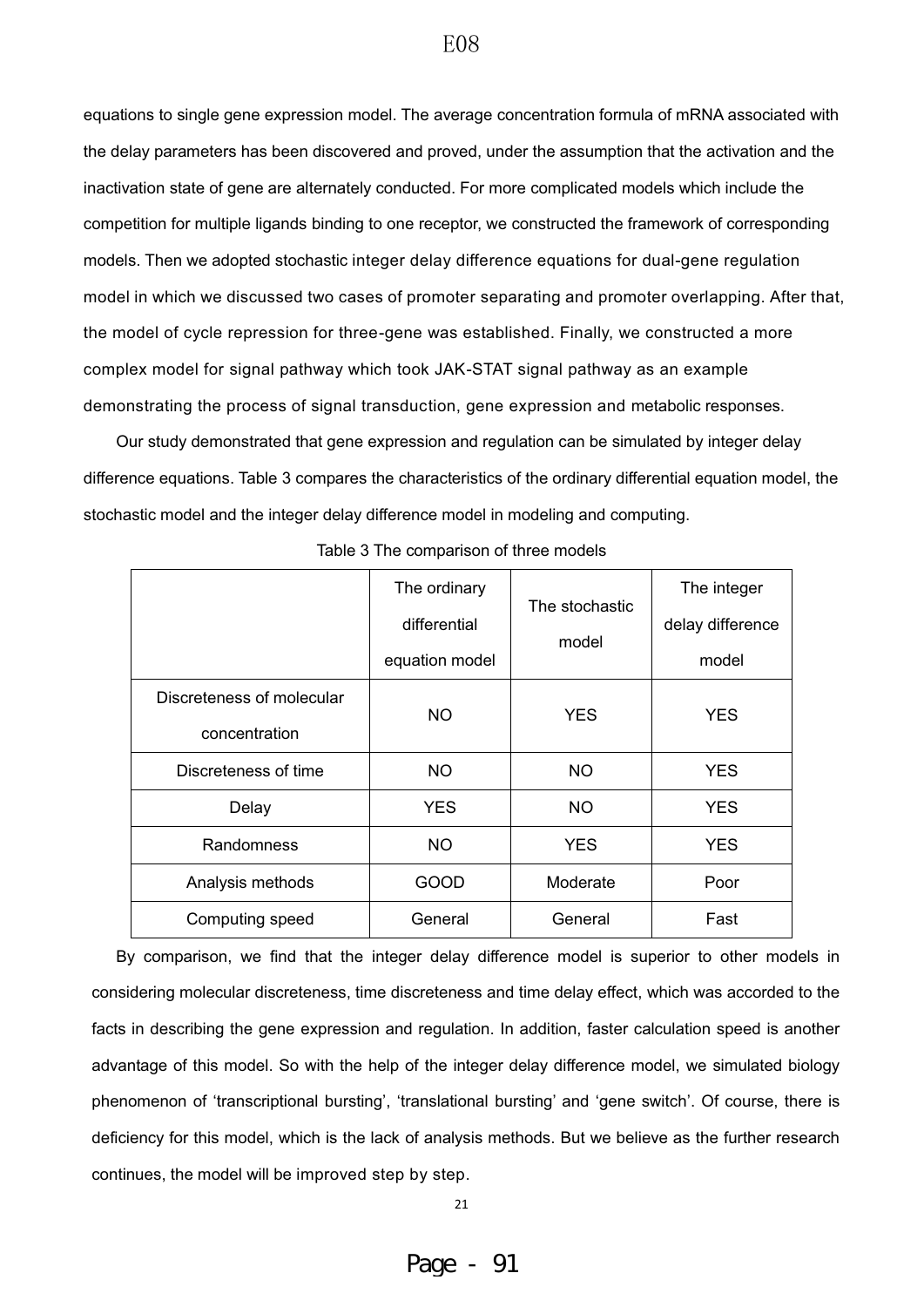## **Acknowledgements**

We thank Mr. Liu Fei and Ms. Liu Baohong from Shanghai Center for BioInformation Technology, Prof. Wang Lireng from the Mathematics Department of East China Normal University, Dr. Chen Ping from Massachusets Institute of Technology, and Dr. Ding Guohui from Shanghai Institutes for Biological Sciences of Chinese Academy of Sciences .

Thanks for the support and help from my mother Li Qiuping, my aunt Gao Haihong, and my teachers and classmates.

## **References**

[1] Paulsson J, Models of stochastic gene expression. Phy Life Rev. 2005;2(2):157-75.

[2] Golding I, Paulsson J, Zawilski SM, Cox EC. Real-time kinetics of gene activity in individual bacteria. Cell. 2005;123(6):1025-36.

[3] Alon U, An Introduction to Systems Biology:Design Principles of Biological Circuits. London:Chapman & Hall/CRC. 2007.

[4] Gardner TS, Cantor CR, Collins JJ. Construction of a genetic toggle switch in Escherichia coli. Nature. 2000;403(6767):339-42.

[5] Lipshtat A, Loinger A, Balaban NQ, Biham O. Genetic toggle switch without cooperative binding. Phys Rev Lett. 2006;96(18):188101.

[6] Chen X, Xu F. Progress in the studies of JAK-STAT signal pathway. Chin J Nat. 2003;25(3):149-52.

## **Appendix**

Code for numerical simulation of the expression of a single gene (Delphi)

unit Unit1;

interface

uses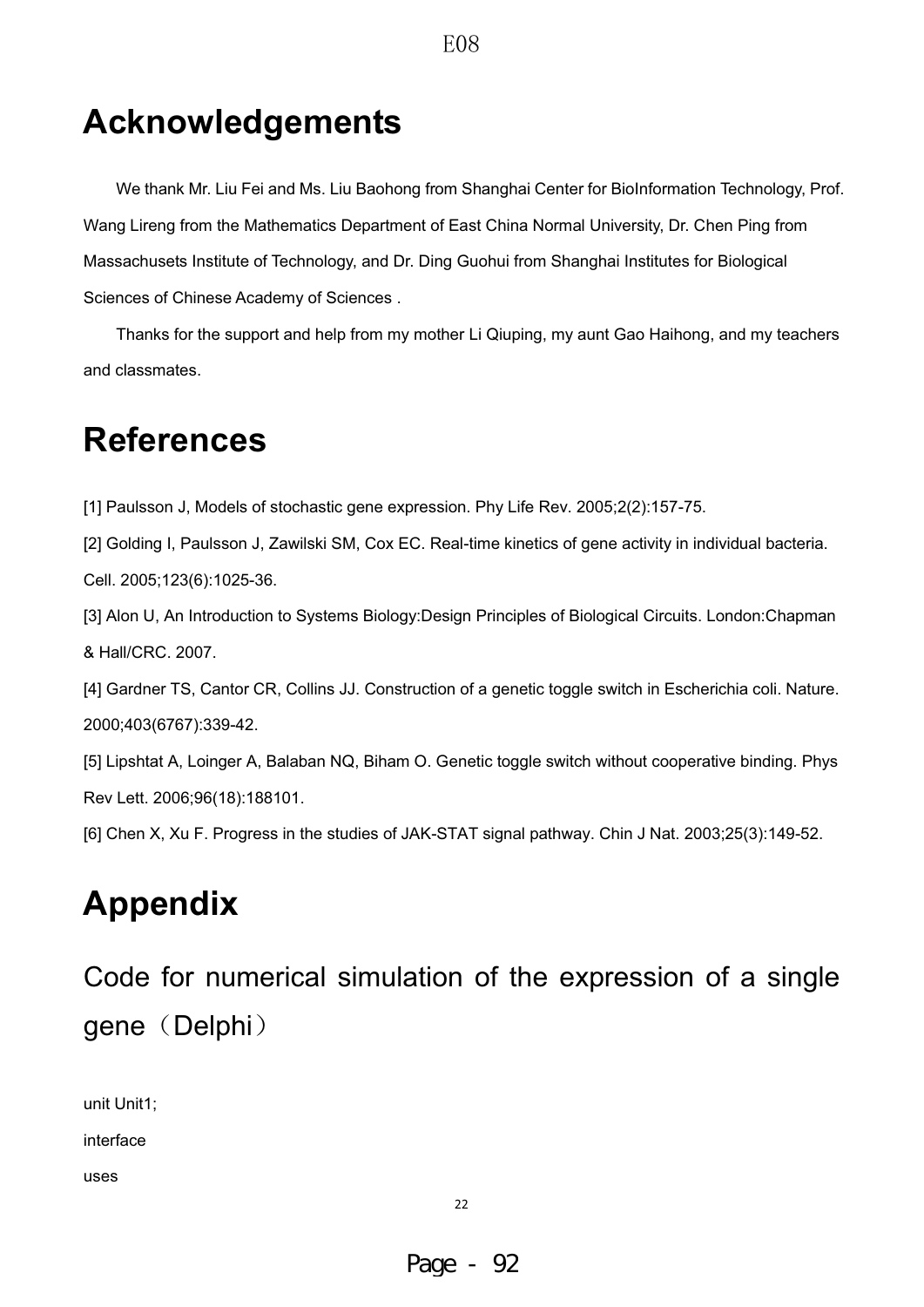Windows, Messages, SysUtils, Variants, Classes, Graphics, Controls, Forms, Dialogs, TeEngine, Series, ExtCtrls, TeeProcs, Chart, StdCtrls;

#### const

int=25;

### type

TForm2 = class(TForm)

Button1: TButton;

Chart1: TChart;

Series1: TLineSeries;

Series2: TLineSeries;

Series3: TLineSeries;

Series4: TLineSeries;

procedure Button1Click(Sender: TObject);

private

{ Private declarations }

public

{ Public declarations }

end;

### var

Form2: TForm2;

t0,t1,t2,t3,t4,t5:integer;

x:array[1..3,0..100000]of integer; // x[1]:Gene; x[2]:Mature mRNA; x[3]: Mature Protein;

### implementation

{\$R \*.dfm}

procedure init;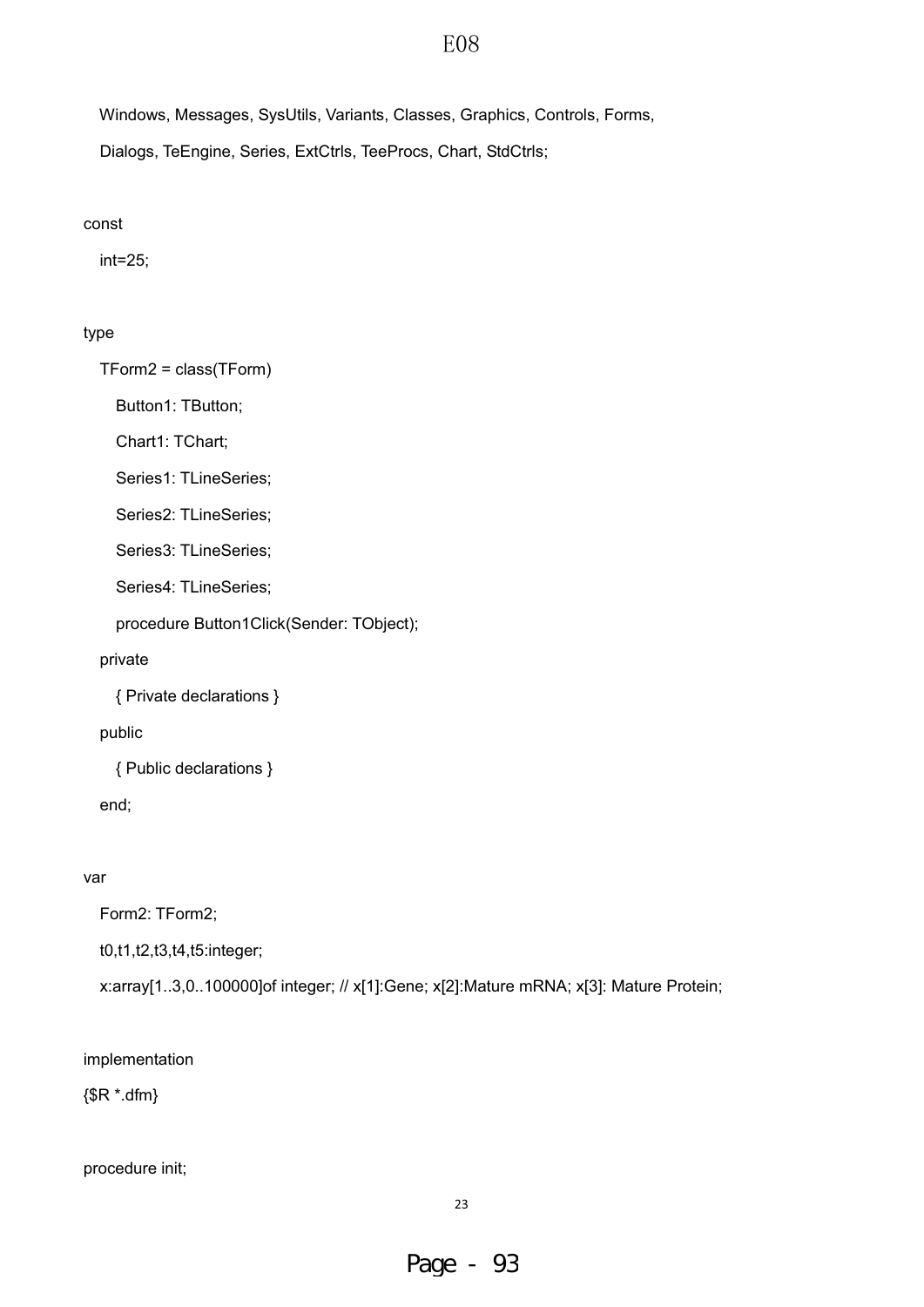### begin

t0:=2;

t1:=2;

- t2:=1; // Transcription delay of mRNA
- t3:=8; // Survival time of mRNA
- t4:=5; // Translation delay of Protein
- t5:=12; // Survival time of Protein

end;

procedure workoutx;

var t:integer;

begin

x[1][0]:=1;

x[2][0]:=0;

x[3][0]:=0;

for t:=1 to int do

### begin

```
if t <t0 then x[1][t]:=1
```

```
else if t < t0 + t1 then x[1][t] := 0
```
else x[1][t]:=x[1][t-t0-t1];

{ Genes showed periodic variation, the ratio of activate and shut down time is t0: t1}

```
 if t<t2 then x[2][t]:=x[2][t-1]
```

```
 else if t<t3 then x[2][t]:=x[2][t-1]+x[1][t-t2]
```

```
 else x[2][t]:=x[2][t-1]+x[1][t-t2]-x[1][t-t3];
```
{ the gene transcript mRNA after time t2, the quantity is x[1][t-t2]

The mRNA dies after time t3, the quantity is x[1][t-t3]}

if t<t4 then x[3][t]:=x[3][t-1]

```
 else if t<t5 then x[3][t]:=x[3][t-1]+x[2][t-t4]
```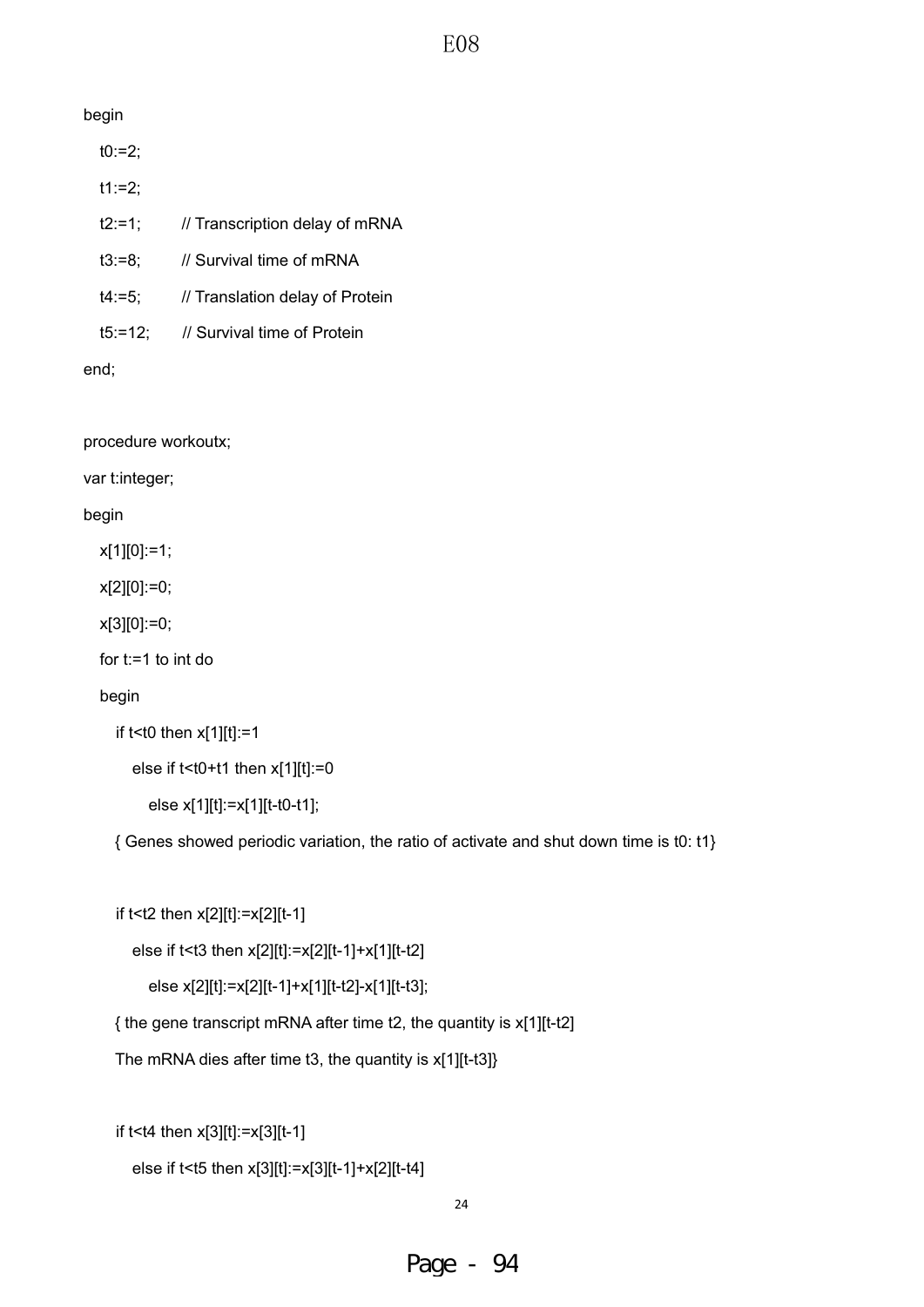else x[3][t]:=x[3][t-1]+x[2][t-t4]-x[2][t-t5];

{ mRNA translate protein after time t4, the quantity is x[2][t-t4]

The protein dies after time t5, the quantity is x[1][t-t5]}

end;

end;

procedure TForm2.Button1Click(Sender: TObject);

var i:integer;

begin

init;  $\frac{1}{10}$  Initialization, set the parameter values

workoutx; // Analog the dynamic changes of genes, mRNA and protein

for i:=0 to int do

begin

```
 Chart1.Series[0].AddXY(i,x[1][i]);
```
Chart1.Series[1].AddXY(i,x[2][i]);

```
 Chart1.Series[2].AddXY(i,x[3][i]);
```
end;

end;

end.